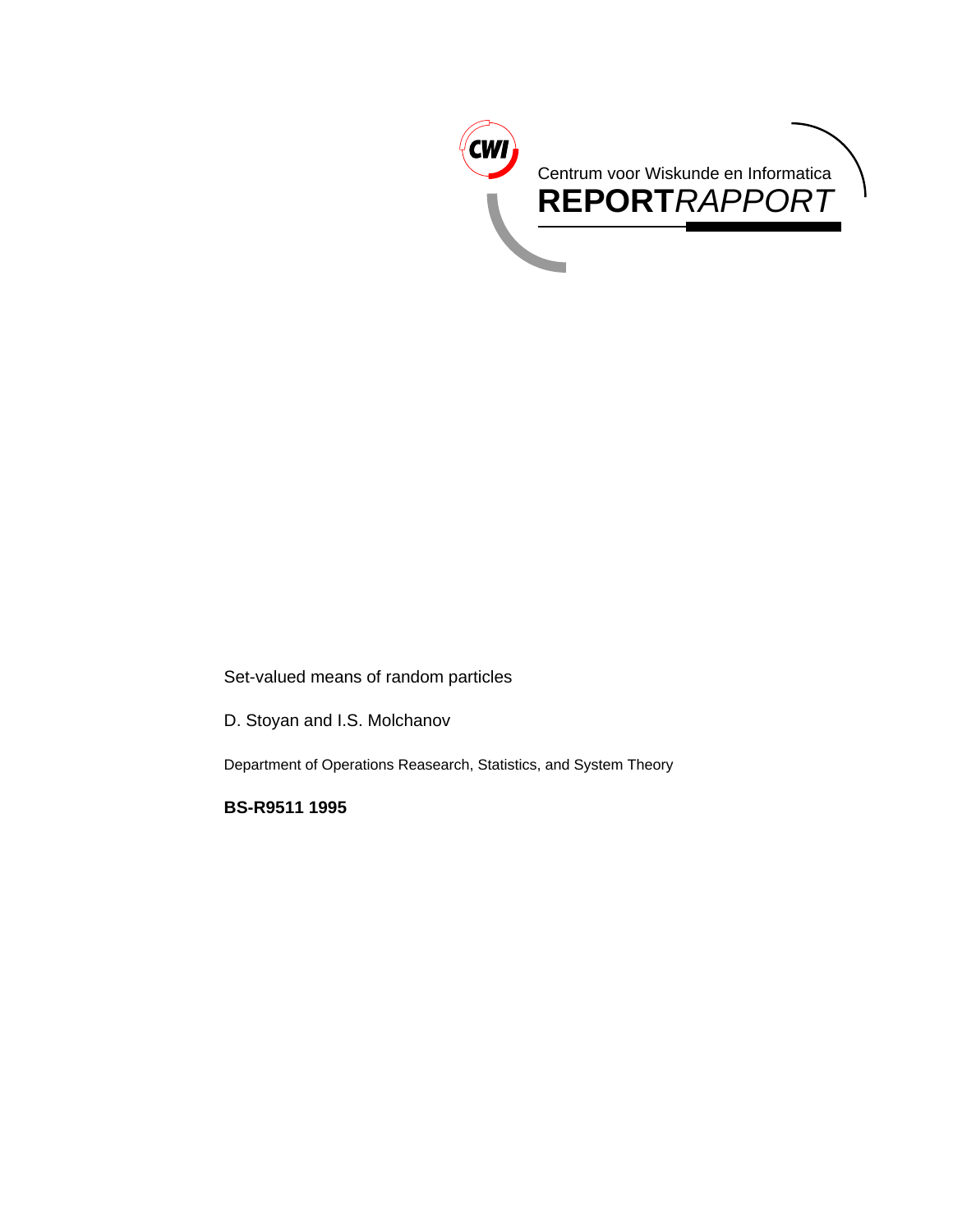Report BS-R9511 ISSN 0924-0659

CWI P.O. Box 94079 1090 GB Amsterdam The Netherlands

CWI is the National Research Institute for Mathematics and Computer Science. CWI is part of the Stichting Mathematisch Centrum (SMC), the Dutch foundation for promotion of mathematics and computer science and their applications.

SMC is sponsored by the Netherlands Organization for Scientific Research (NWO). CWI is a member of ERCIM, the European Research Consortium for Informatics and Mathematics.

Copyright © Stichting Mathematisch Centrum P.O. Box 94079, 1090 GB Amsterdam (NL) Kruislaan 413, 1098 SJ Amsterdam (NL) Telephone +31 20 592 9333 Telefax +31 20 592 4199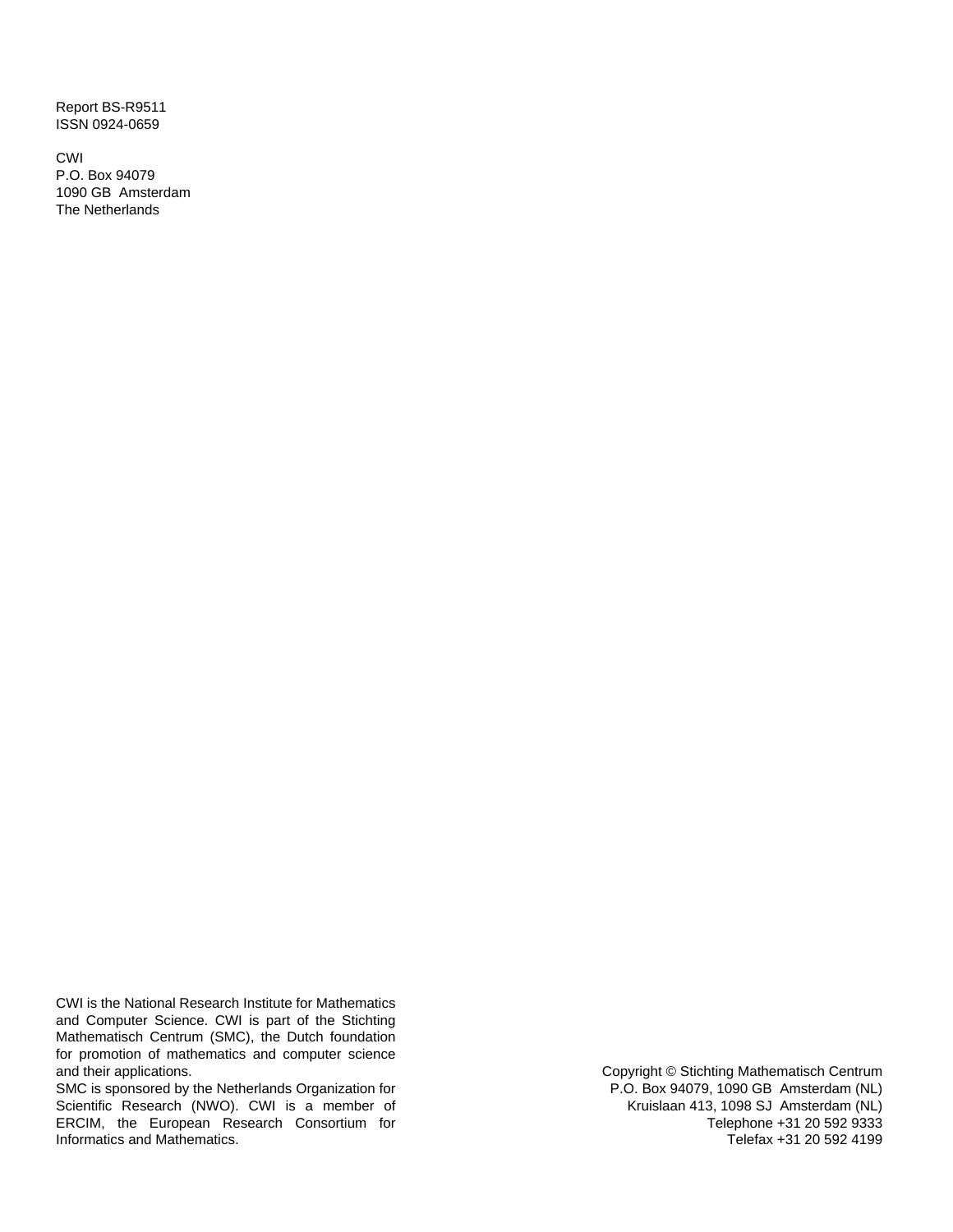# Set-Valued Means of Random Particles

# Dietrich Stoyan

TU Bergakademie Freiberg, Institut für Stochastik D-09596 Freiberg, Germany Stoyan@mathe.tu-freiberg.d400.de

## **I.S. Molchanov**

 $CWI$ P.O. Box 94079, 1090 GB Amsterdam, The Netherlands ilia@cwi.nl

#### Abstract

Planar images of powder particles or sand grains can be interpreted as "figures", i. e. equivalence classes of directly congruent compact sets. The paper introduces a concept of set-valued means and real-valued variances for samples of such figures. In obtaining these results, the images are registered to have similar locations and orientations. The method is applied to find a mean figure of a sample of polygonal particles.

### AMS Subject Classification (1991): 60D05, 62D05, 68U10.

Keywords & Phrases: estimation, expectation, figure, orbit space, particle, random set, shape, support function, variance.

Notes: This research was partially supported by the Alexander von Humboldt-Stiftung, Bonn, Germany. The first author was supported also by the Netherlands Organization for Scientific Research (NWO). This paper has been submitted for publication.

## 1. INTRODUCTION

Particle characterization is an important problem of particle technology and sedimentology. It includes the statistical analysis of samples of planar objects such as projections of powder particles or sand grains, which can be considered as planar compact sets. The traditional way to deal with such data is to use motion-invariant shape and size characteristics, which typically are based on area, perimeter and diameter etc., see for example [14] and [21]. These values are analyzed by the usual methods of multivariate statistics.

This paper suggests an approach from the area of set theory and produces a compact set as the mean of a sample of particles. The problem is difficult since orientation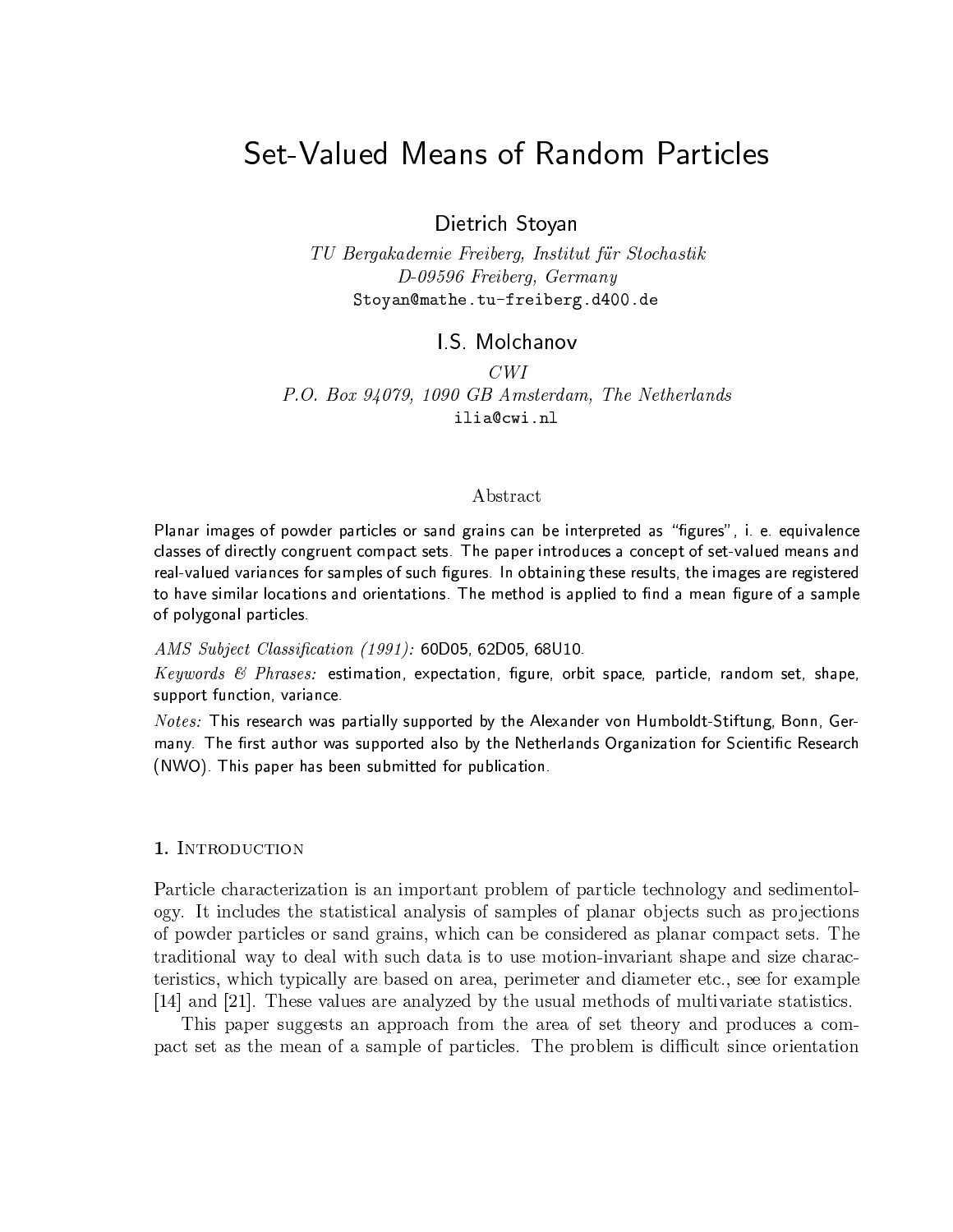and location of the particles are arbitrary; directly congruent particles are considered as  $\kappa$  , and  $\kappa$  and  $\kappa$  and  $\kappa$  and  $\kappa$  and  $\kappa$  and  $\kappa$  and  $\kappa$  and  $\kappa$  and  $\kappa$ are not directly applicable. Our approach is inspired by studies of shapes and landmark configurations, see [4], [8], [17], [25] and [26]. Landmarks are characteristic points of planar objects, such as the tips of the nose and the chin, if human profiles are studied. It is important that all objects in a sample have the same number of landmarks and that landmarks of the same order have the same meaning. However, for the study of particles  $\blacksquare$ other interesting points on the boundary, but for a useful application of the landmark method the number of landmarks per object has to be constant, and this may lead to difficulties or unnatural restrictions.

For the practically important problem of determining an empirical mean of  $n$  figures the following general idea seems to be natural:

Give the figures particular locations and orientations such that they are in a certain sense "close together"; then consider the new sample as a sample of sets and, finally, determine a set-theoretic mean.

w"Q\_K ¸FKVf)O¼\*¼\)\GO¼w»Y¸KPW i ± k¥rk ®¼ M~s'¼ef)O¼ M.¹s"K.¹>Q¸U h½¼ M~MPO`f»W¼f\_Kp¼ M¼{Oo»W¼ dOo¸U bi¸Ô¹3¼w»Rh¸Q=¼\GO`f sets and carried out a statistical analysis of sand grains in the following manner:

¯w"Q)Oi»Y¸º¹\c»UP·\_MPO[²K ¸C¹>UMPU2½¼N¹OÙ¹Q)OU%»RKTdXKPWs"K.¹>Q\_KPW¹Q)OpOo»LW)ONM U brO;¼w½}QZdQ»W¼ KPW³³`³k Each grain has been smoothed to have a non-null and full-dimensional kernel, so the problem reduces to locating the origin within the kernel. The choice s'¼w¸[\$¼f)O¹U ½`OW2¹W»OuO;¼w½NQdQ»Y¼ KVW ¼n¹¹Q)O ½O`WQ¹W»LUKPf¶µR· ½O`WQ¹W»LOuU b^dQ»W¼{KÕ¹¸e+¹U b¹Q)O kernel ..."

"Orientation is more difficult ... random orientation would change the w) oo baadaa ka baadaa ka baadaa ka baadaa ka baadaa ka baadaa ka baadaa ka baadaa ka baadaa ka baadaa ka baada distribution of shapes. However, the only clues to orientation are the grain profiles themselves. A two stage procedure was followed: after centring all  $\blacksquare$ sample was rotated to an angle where the rotated profile had the smallest §¼nc¸f)U%»¸»¼f\_K ¸Ô¹3¼Wc½`O¹Uì¹Q)Oi»Ô¸Ô¹2dQ»Y¼ KVW½KPW ¹Q)O¸Ln=·c¸3¼[]\\_MPOXk ´¼w½NQ ¸nc·c¸3¼[]\gMPOs'¼w¸ radially averaged, the radial averages were aligned (by rotating each to have the minimum Hausdorff distance to the radial average of the first subsample) and then the subsample averages were radially averaged to produce a sample radial average. This sample average was then used to realign the whole sample once more and then a final sample radial average was computed."

This paper tries to justify this approach. The particles are considered as equivalence which is a constant of the contract  $\alpha$  of the contract  $\alpha$  is the contract of the  $\alpha$  vectors  $\alpha$ mentary methods of Hilbert space theory lead to a characterization of a suitably defined mean which is the basis of the statistical procedure. A numerical example with polygonal particles demonstrates its application.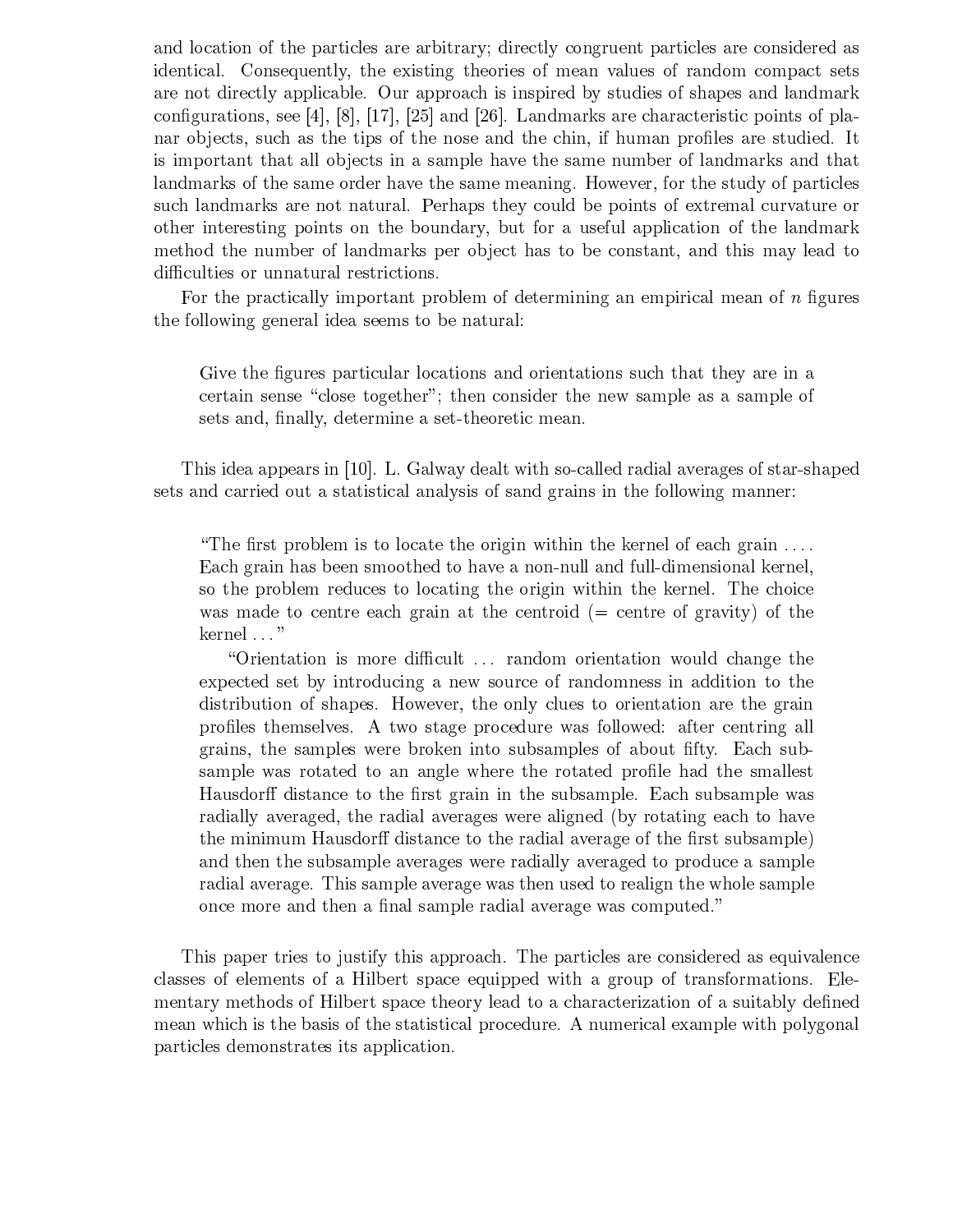#### 2. RANDOM COMPACT SETS AND THEIR MEANS

This section presents the concepts of mean and variance which we shall use for the shifted and rotated samples. Furthermore, we give three examples of particular practical interest. Let K' be the system of all non-empty compact sets in  $\mathbb{R}^d$ . A random compact set X is a random element with values in  $K'$  endowed with the Borel  $\sigma$ -algebra corresponding to the Hausdorff metric  $h$  given by

$$
h(K_1, K_2) = \inf\{r > 0 : K_1 \subset K_2^r, K_2 \subset K_1^r\},\
$$

where  $K^r = K \oplus b(o, r)$  denotes the closed r-neighbourhood of K, where  $\oplus$  is the Minkowski addition and  $b(o, r)$  is the ball of radius r centred at the origin o. For more details see [19] and [21].

The space  $K'$  of compact sets is not linear. This makes it difficult to define directly a mean of a random set. All existing definitions of means of random compact sets use random functions which characterize the sets. There a random compact set  $X$  corresponds to a random function  $\xi_X(t)$ ,  $t \in M$ , where M is  $\mathbb{R}^d$  or a subset of a lower-dimensional Euclidean space, and its mean in a certain space  $H$  of functions can be determined. For defining the mean we use the Fréchet approach ([9], [21, p. 112]). In this approach a mean of a random element  $\eta$  of a metric space H with metric  $\rho$  is an element a of H with

$$
\mathbf{E}((\rho(\eta,a))^2) \to \min!
$$

In general,  $\eta$  may have several means. The variance of  $\eta$  is the minimum value of  $\mathbf{E}((\rho(\eta,\cdot))^2).$ 

We consider here only the case where  $H$  is a Hilbert space. Then the Fréchet approach yields the usual mean. If, in particular, H is the Hilbert space  $L^2(M)$ , then this mean is equal to the expectation  $\mathbf{E}(\xi_X(t))$ ,  $t \in M$ , which is again a function. If this nonrandom function corresponds to a deterministic set, then this set is naturally called the expectation of  $X$ . If this is not the case, then it is possible either to construct some sets from  $\mathbf{E}(\xi_X(t))$  (e.g. sets given by contour lines) or to use this function itself as a mean.

Let us consider three examples.

### Example. (AUMANN EXPECTATION)

Let X be convex and let  $\xi_X$  be the support function of X defined as

$$
\xi_X(t) = s_X(t) = \sup\{ \langle t, u \rangle : u \in X \}, \quad t \in \mathbb{S}^{d-1},
$$

where  $\langle t, u \rangle$  is the scalar product in  $\mathbb{R}^d$  and  $\mathbb{S}^d$  is the unit sphere. Then  $\mathbf{E}(s_X(\cdot))$  is again a support function, namely that of a deterministic *convex* set  $E X$ , which is called the Aumann expectation of X, see e.g. [21]. Note that it is possible to define this expectation also in terms of selections or through the integral of a multivalued function, see [1], [22] and  $[21]$ .

The corresponding variance is

$$
\int_{\mathbf{S}^{d-1}} \mathbf{E}(\mathbf{E}(s_X(t)) - s_X(t))^2 dt.
$$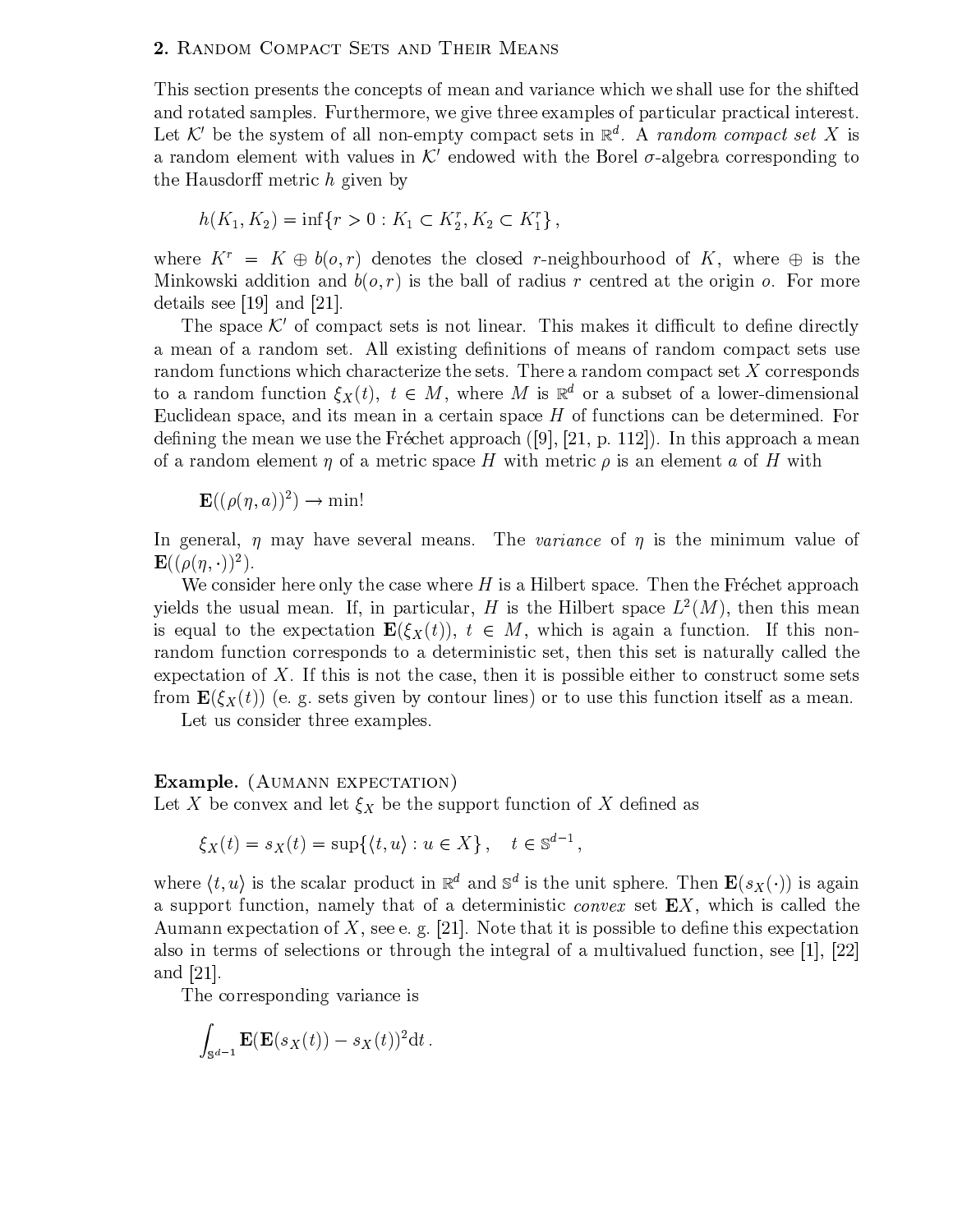It is possible to interpret the Aumann mean as a Bochner integral in the Banach space of continuous functions on  $\mathbb{S}^{d-1}$ . The Fréchet approach for the space  $L^2(\mathbb{S}^{d-1})$  yields the same result.

## Example. (VOROB'EV EXPECTATION)

Let  $\xi_X(x) = 1_X(x)$  be the indicator function of X. Then  $\mathbf{E}(\xi_X(x)) = p_X(x) = \mathbf{P}(x \in X)$ is the *coverage function*. In general,  $p_X(x)$  is not an indicator function. Nevertheless, it seems to be natural to use the function  $p_X(x)$  as a "mean" of X. A set-theoretic mean is defined in  $[23]$  by

$$
L_p = \{ x \in \mathbb{R}^d : p_X(x) \ge p \}
$$

for  $p$  which is determined by the inequality

$$
\nu(L_q) \le \mathbf{E}(\nu(X)) \le \nu(L_p), \quad \text{for all} \quad q > p
$$

for the Lebesgue measure  $\nu$ . The set  $L_{1/2}$  has properties of a *median*, see [21] and [23].

This approach considers indicator functions as elements of  $L^2(\mathbb{R}^d)$ . It implies that singletons as well as sets of almost surely vanishing Lebesgue measure are considered as uninteresting, since the corresponding indicator random field  $1_X(x)$  vanishes almost surely. The corresponding variance is

$$
\int_{\mathbb{R}^d} \mathbf{E}(p_X(x) - \mathbf{1}_X(x))^2 \mathrm{d} x
$$

## Example. (RADIUS-VECTOR MEAN)

Let X be shrinkable with respect to the origin o, i. e. let  $[0,1)X^{cl} \subset X^{int}$ , where  $X^{cl}$  is the closed hull of X and  $X^{\text{int}}$  its interior. (A shrinkable set is also star-shaped.) Let  $r_X$ be the *radius-vector* function defined by

$$
r_X(t) = \sup\{x : xt \in X, x \ge 0\}, \quad t \in \mathbb{S}^{d-1}.
$$

The means  $\mathbf{E}(r_X(t))$  define a function which can be considered as the radius-vector function of a deterministic shrinkable set, which is called the radius-vector mean of  $X$ , see  $[21]$ .

In the planar case radius-vector functions are very popular in the engineering literature. There for shape description Fourier methods are applied, see e.g. [2].

Note that for these examples proper Euclidean motions (rotations for the last example) correspond to isometric transformations in the corresponding  $L^2$  spaces.

### 3. MEANS IN ORBIT SPACES

Let H be a Hilbert space with norm  $\|\cdot\|$ . Furthermore, let G be a group acting on H from the left. For each  $x \in H$  its *orbit* is the set

$$
Gx = \{gx : g \in G\}
$$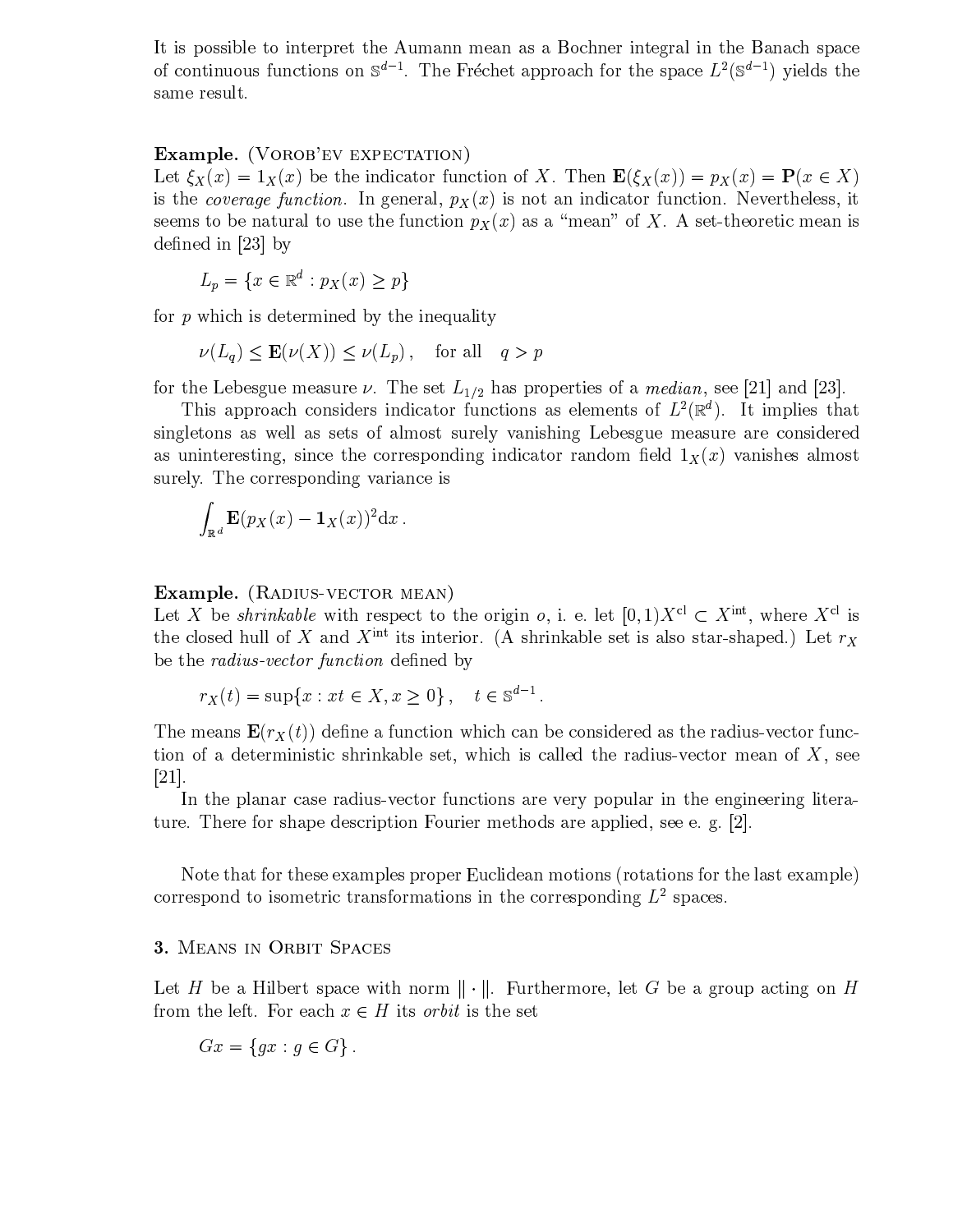By  $x \sim y$  iff  $y \in Gx$  an equivalence relation on H is defined. The corresponding factor space  $H/G$  is said to be the *orbit space*, see [5]. We assume that all  $g \in G$  are *isometric*, i. e.  $||gx - gy|| = ||x - y||$  for all  $x, y \in H$  and all  $g \in G$ .

For each  $x$  and  $y$  in  $H$  define

$$
\rho_G(x, y) = \inf_{g_1, g_2 \in G} ||g_1 x - g_2 y||
$$

Clearly, it is

$$
\rho_G(x, y) = \inf_{g \in G} \|gx - y\|.
$$

This function induces a *metric* on the orbit space  $H/G$ , which is also denoted by  $\rho_G$ . In the following the factor space  $H/G$  is equipped with the Borel  $\sigma$ -algebra corresponding to this metric.

Statistical problems such as those discussed in the introduction can be formulated in the orbit space. If  $H$  is a space of functions describing compact sets and  $G$  is a group corresponding to proper Euclidean motions in  $\mathbb{R}^d$ , then the space  $H/G$  is the right space for statistics of particles. However, the orbit space is usually curved, which makes it difficult to apply routine statistical procedures to samples composed of its elements. The same problem appears in the statistical theory of shapes, see e.g. [6], [7] and [17].

Now we introduce some necessary notions related to samples in the orbit space.

A finite set of points  $\mathbf{x} = \{x_1, \ldots, x_n\} \subset H$  is said to be a *configuration*. For each configuration define its *inertia* as

$$
\mathcal{I}(\boldsymbol{x}) = \sum_{1 \leq i < j \leq n} \|x_i - x_j\|^2
$$

**Definition 1.** The configuration x is said to be in *optimal position* (with respect to G) if and only if

$$
\mathcal{I}(\boldsymbol{x}) = \inf_{g_1, \dots, g_n \in G} \mathcal{I}(\boldsymbol{gx}),
$$

where  $\mathbf{g}\mathbf{x} = \{g_1x_1, \ldots, g_nx_n\}.$ 

A configuration x corresponds to a finite subset  $\tilde{x}$  of the orbit space  $H/G$ . This set consists of the equivalence classes generated by the elements of  $x$ .

Now let us consider means of configurations.

**Definition 2.** The element  $a \in H$  is a *mean* of the configuration x if

$$
\mathcal{I}(\boldsymbol{x},a)=\inf_{y\in H}\mathcal{I}(\boldsymbol{x},y).
$$

Here  $\mathcal{I}(\boldsymbol{x}, a)$  is the inertia of the configuration  $\boldsymbol{x} \cup \{a\} = \{x_1, \ldots, x_n, a\}.$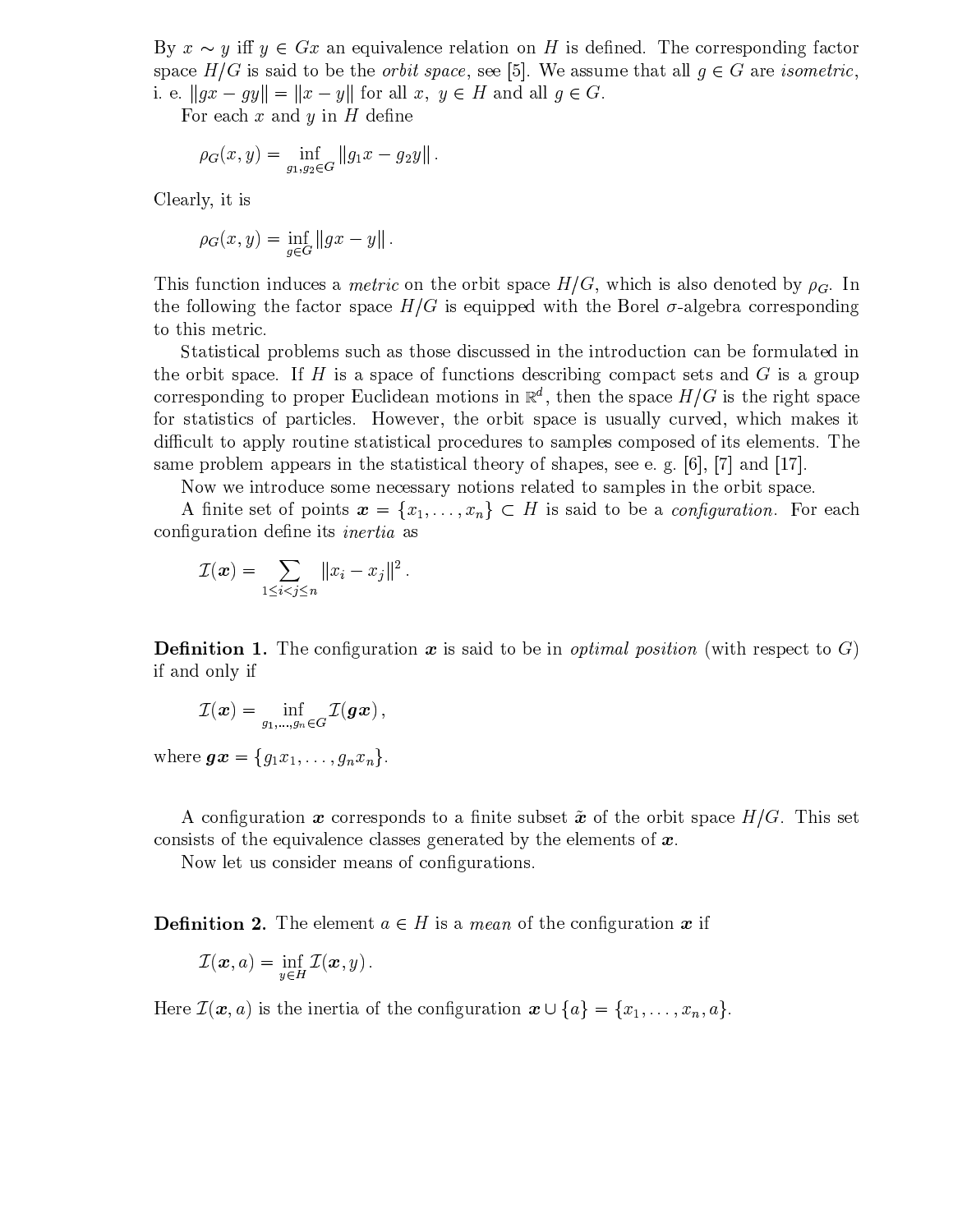This definition (in different terms) is taken from [24] and it is a particular case of the Fréchet expectation. If we use the fact that

$$
\mathcal{I}(\boldsymbol{x}, y) = \mathcal{I}(\boldsymbol{x}) + \sum_{i=1}^n ||x_i - y||^2,
$$

then it is clear that  $y = a$  minimizes

$$
\sum_{i=1}^n \|x_i - y\|^2 = \mathcal{I}(\boldsymbol{x}, y) - \mathcal{I}(\boldsymbol{x})
$$

for  $y \in H$ .

The following theorem can be proved quite easily using the properties of the norm in a Hilbert space.

**Theorem 1.** The mean of the configuration  $x$  is unique and is given by

$$
\overline{x} = \frac{1}{n} \sum_{i=1}^{n} x_i
$$

**Definition 3.** The point  $b \in H$  is said to be a *relative mean* of x (with respect to G) (notation:  $b \in \overline{x}_G$ ) if

$$
\inf_{g_1,\dots,g_n\in G} \mathcal{I}(\boldsymbol{gx},b)-\mathcal{I}(\boldsymbol{gx})=\inf_{y\in H} \inf_{g_1,\dots,g_n\in G} \mathcal{I}(\boldsymbol{gx},y)-\mathcal{I}(\boldsymbol{gx}). \qquad (3.1)
$$

An equivalent version of  $(3.1)$  is

$$
\sum_{i=1}^{n} \rho_G(x_i, b)^2 = \inf_{g_1, \dots, g_n \in G} \sum_{i=1}^{n} ||g_i x_i - b||^2
$$
  
= 
$$
\inf_{y \in H} \inf_{g_1, \dots, g_n \in G} \sum_{i=1}^{n} ||g_i x_i - y||^2 = \inf_{y \in H} \sum_{i=1}^{n} \rho_G(x_i, y)^2.
$$

It is clear that  $\overline{x}_G$  consists of all representatives of all equivalence classes belonging to mean<sub>G</sub>( $\tilde{\boldsymbol{x}}$ ), where mean<sub>G</sub>( $\tilde{\boldsymbol{x}}$ ) is the set of all Fréchet means of the sample  $\tilde{\boldsymbol{x}}$  in H/G with respect to the metric  $\rho_G$ . Therefore, the relative mean corresponds to the mean in the orbit space  $H/G$ . The latter is of interest when analyzing samples in the orbit space.

Remark

(1) If b is a relative mean of x, then also gb is a relative mean for any  $g \in G$ . Thus, a relative mean can be considered to be an element of the orbit space.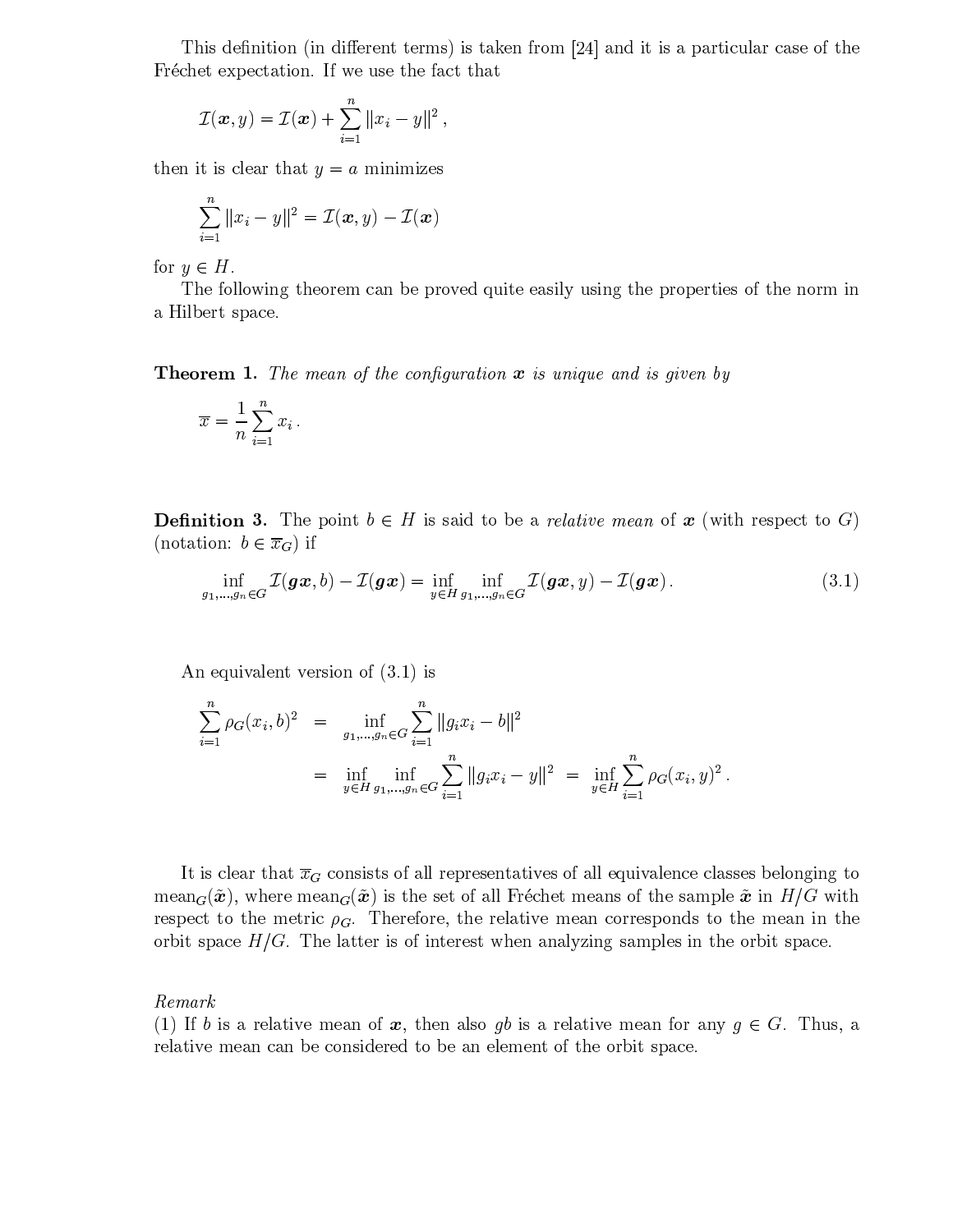(2) For any  $g, \overline{(gx)}_G = \overline{x}_G$ , where  $\overline{(gx)}_G$  denotes the relative mean of  $gx$ .

The following result is the basis of our method for obtaining means in orbit spaces.

**Theorem 2.** The configuration  $x$  is in optimal position if and only if

1.  $\overline{x} \in \overline{x}_G$ ;

2. for every i, the point  $x_i$  and  $\overline{x}$  are in optimal position.

The proof of Theorem 2 is given in the Appendix.

H. Karcher [15] introduced a mean in metric spaces through local infima as in Definition 2. Following this idea, it is possible to define *local* variants of all notions introduced above.

## 4. CHARACTERIZING CONFIGURATIONS IN OPTIMAL POSITION

Theorem 2 is a basis for determining means and variances of particles. It shows that it is necessary to bring the members of a sample of compact sets into optimal position. This is a large optimization problem. In the planar case  $3(n-1)$  real numbers have to be determined: the  $2(n-1)$  components of the shift vectors and  $n-1$  angles.

Suppose that the orbit  $Gx$  is compact for each x. Then, for any x and  $y \in H$ , there exists an element  $g_* \in G$  such that

$$
||g_*x - y|| = \inf_{g \in G} ||gx - y||.
$$

Set  $g_*x = \phi(y,x)$ . This notation is used in the following algorithm which may be used to transform a configuration  $\mathbf{x} = \{x_1, \ldots, x_n\}$  to its optimal position. It is in the spirit of Gower's generalized procrustes algorithm [12].

## Algorithm 1.

- 1. Set  $y=x$ .
- 2. Compute  $\overline{y}$ .
- 3. Transform the configuration y to another configuration y' by replacing  $y_i$  with  $y_i' = \phi(\overline{y}, y_i), i = 1, \ldots, n.$
- 4. If y' is close to y, then stop. Otherwise set  $y = y'$  and go to 2.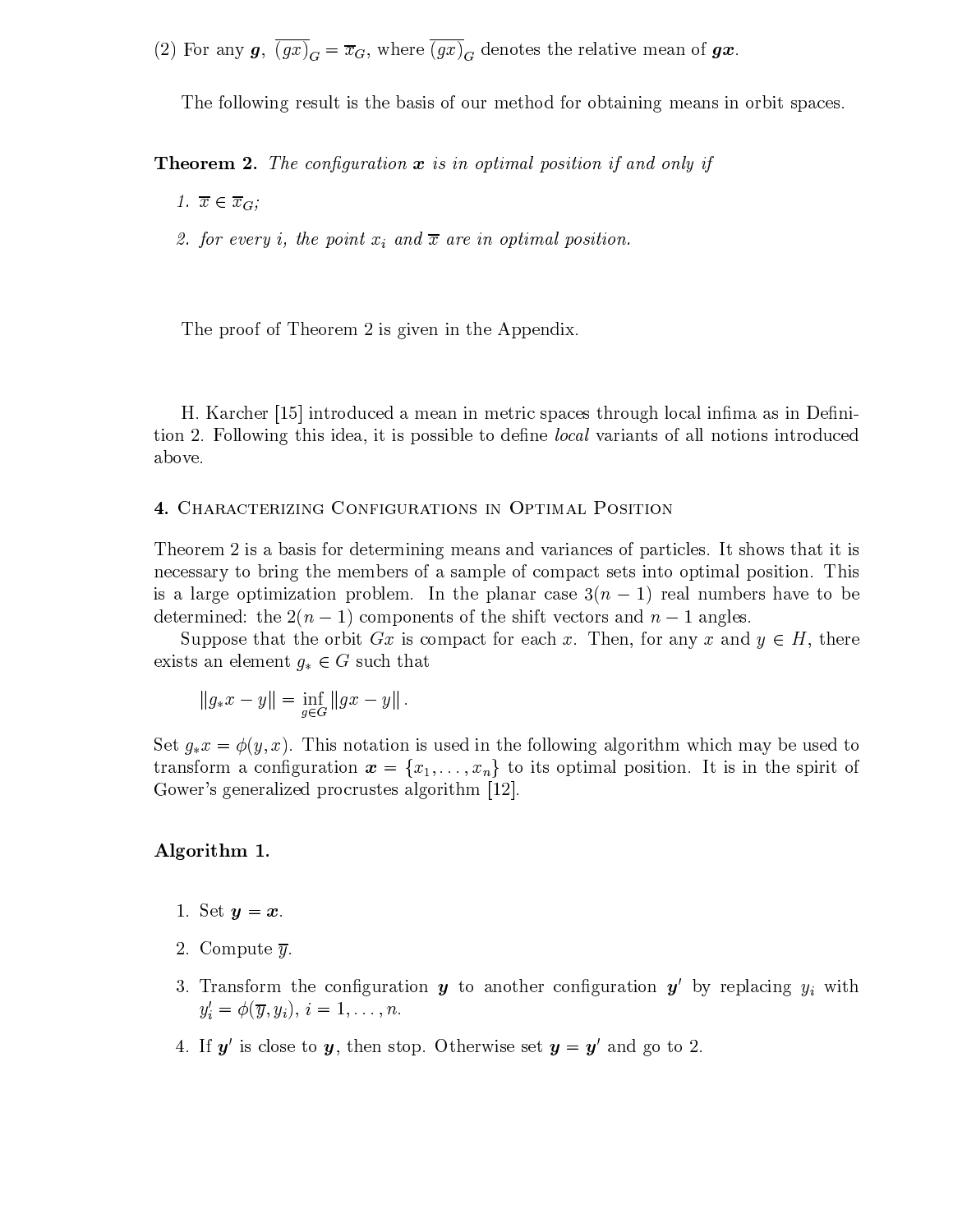Each step of this algorithm reduces the inertia of the configuration. Indeed,

$$
\mathcal{I}(\mathbf{y}) = n(\mathcal{I}(\mathbf{y}, \overline{y}) - \mathcal{I}(\mathbf{y})) \geq n(\mathcal{I}(\mathbf{y}', \overline{y}) - \mathcal{I}(\mathbf{y}')) \geq n(\mathcal{I}(\mathbf{y}', \overline{y}') - \mathcal{I}(\mathbf{y}')) = \mathcal{I}(\mathbf{y}').
$$

The group structure can be exploited to simplify the search for the optimal position. For this simplification, suppose that each element  $g \in G$  acts on H as the transformation

$$
gx = x + l \tag{4.1}
$$

with a corresponding element  $l = l(g)$  of a linear subspace  $\mathcal L$  of H. The map  $g \mapsto l(g)$ defines an isomorphism between G and  $\mathcal{L}$ , where  $\mathcal{L}$  is equipped with the addition operation. The projection of  $x \in H$  on  $\mathcal L$  is denoted by  $pr_{\mathcal L} x$ .

**Theorem 3.** If the group G is defined by (4.1), then the configuration  $\mathbf{x} = \{x_1, \ldots, x_n\}$ is in optimal position if and only if

$$
\operatorname{pr}_{\mathcal{L}} x_1 = \operatorname{pr}_{\mathcal{L}} x_2 = \dots = \operatorname{pr}_{\mathcal{L}} x_n. \tag{4.2}
$$

Proof. According to the Lemma in the Appendix,

$$
\frac{1}{n^2} \sum_{1 \le i < j \le n} \|x_i + l_i - x_j - l_j\|^2 =
$$
\n
$$
= \frac{1}{n} \sum_{i=1}^n \left\|x_i + l_i - \frac{1}{n} \sum_{j=1}^n x_j - \frac{1}{n} \sum_{j=1}^n l_j\right\|^2.
$$

Each summand in the right-hand side is minimal if

$$
\mathrm{pr}_{\mathcal{L}}\left(x_i-\frac{1}{n}\sum_{j=1}^n x_j\right)=-\left(l_i-\frac{1}{n}\sum_{j=1}^n l_j\right), \quad i=1,\ldots,n.
$$

This system is solved by

 $l_i = b - \text{pr}_{i} x_i, \quad i = 1, \ldots, n$ 

for any  $b \in \mathcal{L}$ . Notice that  $l_i = 0$ ,  $1 \leq i \leq n$ , if and only if  $\boldsymbol{x}$  is in optimal position. Thus,  $b = \text{pr}_{\mathcal{L}} x_i$ , for each i, which is equivalent to (4.2).  $\Box$ 

Sometimes it is possible to decompose G in such a way that, for each  $g \in G$  and  $x \in H$ ,

$$
gx = \tilde{g}x + l \,, \quad \tilde{g} \in \tilde{G} \,, \quad l = l(g) \in \mathcal{L} \,, \tag{4.3}
$$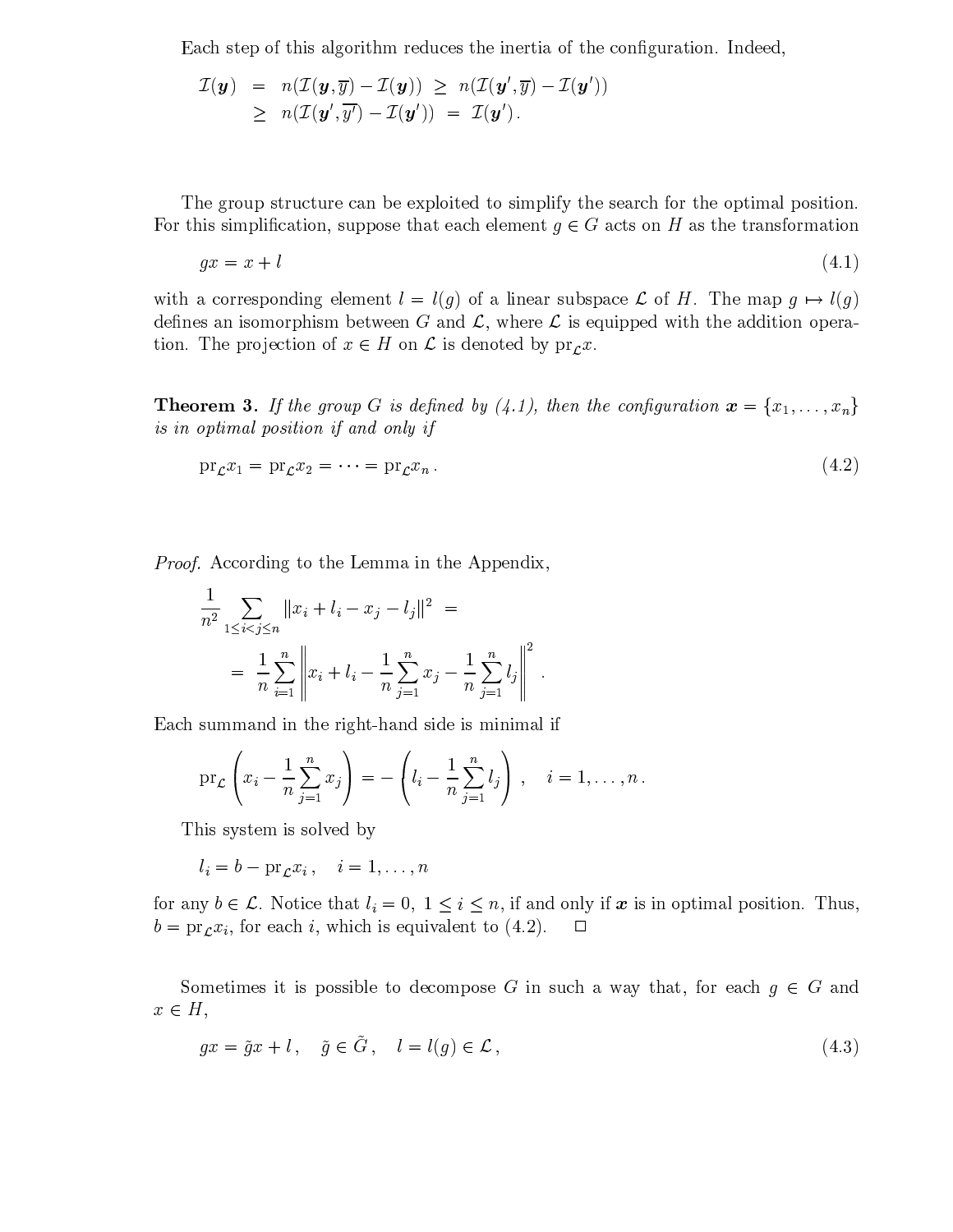for a subgroup  $\tilde{G}$  of G and a linear subspace  $\mathcal L$  of H. For example, the group of all Euclidean motions in  $H = \mathbb{R}^d$  admits such a representation, where  $\tilde{G}$  is the group of rotations and  $\mathcal{L} = H$ . Let  $\mathcal{L}^{\perp}$  be the orthogonal complement to  $\mathcal{L}$ .

**Theorem 4.** If  $\tilde{G}$  in (4.3) consists of linear operators,  $\tilde{G}\mathcal{L} \subseteq \mathcal{L}$  and  $\tilde{G}\mathcal{L}^{\perp} \subseteq \mathcal{L}^{\perp}$ , then x is in optimal position if and only if  $(4.2)$  is valid and the configuration

$$
\boldsymbol{x}^o = \{x_1 - \mathrm{pr}_{\mathcal{L}}x_1, \ldots, x_n - \mathrm{pr}_{\mathcal{L}}x_n\}
$$

is in optimal position with respect to  $\tilde{G}$ .

*Proof. Necessity.* If x is in optimal position, then  $x^{\circ}$  is in optimal position with respect to  $\tilde{G}$ , since the group of transformations

$$
x \mapsto \tilde{g}x - \tilde{g}\text{pr}_{\mathcal{L}}x \,, \quad \tilde{g} \in \tilde{G}
$$

is a subgroup of G. Furthermore, the group of translations  $x \mapsto x + l$ ,  $l \in \mathcal{L}$  is a subgroup of  $G$ , whence  $(4.2)$  is valid.

Sufficiency. Since  $x_i^o = x_i - \text{pr}_{\mathcal{L}} x_i \in \mathcal{L}^{\perp}$ , the conditions of Theorem 4 yield,

$$
\frac{1}{n^2} \mathcal{I}(\boldsymbol{x}) = \frac{1}{n^2} \sum_{1 \leq i < j \leq n} \| \tilde{g}_i x_i^o - \tilde{g}_j x_j^o \| ^2 \n+ \frac{1}{n} \sum_{i=1}^n \left\| \tilde{g}_i \operatorname{pr}_{\mathcal{L}} x_i + l_i - \frac{1}{n} \sum_{j=1}^n (\tilde{g}_j \operatorname{pr}_{\mathcal{L}} x_j + l_j) \right\|^2.
$$

If  $x^{\circ}$  is in optimal position with respect to  $\tilde{G}$  and  $\text{pr}_{\mathcal{L}}x_i = b$ ,  $1 \leq i \leq n$ , then the inertia of  $\tilde{\mathbf{g}}\mathbf{x}^o = {\tilde{g}_1 x_1^o, \dots, \tilde{g}_n x_n^o}$  (the first summand) is minimal for  $\tilde{g}_i = e, 1 \leq i \leq n$ .

The second summand is minimal if and only if

 $l_i = b - \tilde{q}_i \text{pr}_i x_i, \quad i = 1, \ldots, n$ 

for any  $b \in \mathcal{L}$ , whence  $l_i = 0$ . Therefore, x is in optimal position.  $\Box$ 

**Theorem 5.** If the group G admits the decomposition  $(4.3)$ , conditions of Theorem 4 are valid, and  $\tilde{G}$  is a compact topological group, then, for each  $x$ , there exist elements  $g_1, \ldots, g_n \in G$  such that the configuration  $gx$  is in optimal position.

*Proof.* Theorem 4 gives optimal translations of the elements of  $x$ . Therefore, consider the "centred" configuration  $x^{\circ}$  defined in that theorem. Then notice that the infimum

$$
\inf_{\tilde{g}_1,...,\tilde{g}_n\in \tilde{G}}\mathcal{I}(\tilde{\boldsymbol{g}}\boldsymbol{x}^o)
$$

is taken over a compact set and the function  $\mathcal{I}(\tilde{g}x^{\circ})$  is continuous with respect to  $\tilde{\boldsymbol{g}} = \{\tilde{g}_1, \ldots, \tilde{g}_n\} \subset \tilde{G}$ .  $\Box$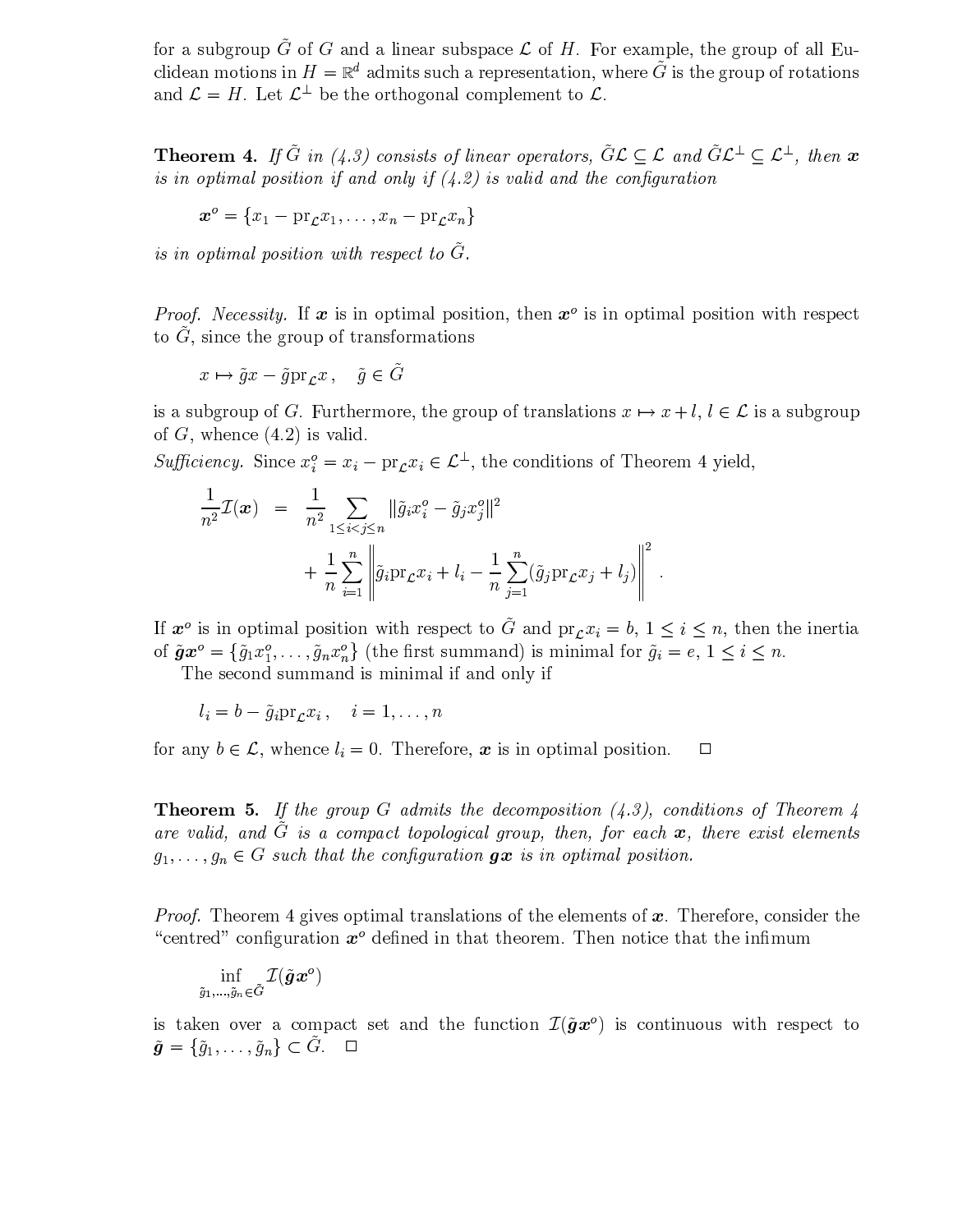Let us now consider four particular applications of our theory.

First, Gower's and Ziezold's theory of mean landmark configurations ([11], [24], [26]) has to be mentioned. It was the starting point for our general theory. There  $\rho_G$  is a special case of the procrustes metric (without scale transformations). Gower and Ziezold studied k-tuples in the complex plane and showed that a configuration of such k-tuples is in optimal position when all centres of gravity coincide. Thus it suffices to determine the optimum rotations. Goodall [11] adapted this method for shape analysis of landmark configurations.

Our second example is the case of *convex* compact sets, which are described by support functions. Each *n*-tuple  $K_1, \ldots, K_n$  of convex compact sets corresponds uniquely to the configuration  $\boldsymbol{x} = \{s_{K_1}, \ldots, s_{K_n}\}\$ in the family of support functions on the unit sphere  $\mathbb{S}^{d-1}$ 

The group of proper motions of sets corresponds to the group G acting on  $L^2(\mathbb{S}^{d-1})$  as follows

$$
gs_K(t) = \tilde{g}s_K(t) + \langle l, t \rangle, \quad t \in \mathbb{S}^{d-1}, \ l \in \mathbb{R}^d \,, \tag{4.4}
$$

where  $\tilde{g}s_K(t)$  is the support function of the set  $\tilde{g}K$  obtained as a rotation of K. Thus, the group G admits the decomposition (4.3) with the space  $\mathcal L$  of linear functions  $\langle t, u \rangle$ ,  $t \in$  $\mathbb{S}^{d-1}$ , for all  $u \in \mathbb{R}^d$ .

For the following the Steiner point (see [18, p. 203]) is important. It is defined by

$$
s(K) = \frac{1}{b_d} \int_{\mathbb{S}^{d-1}} t s_K(t) dt
$$

for a convex set K. Note that  $s(K) \in K$  and  $s({u}) = u$ .

**Theorem 6.** The configuration  $\{s_{K_1},\ldots,s_{K_n}\}\$  of support functions considered as elements of  $L^2(\mathbb{S}^{d-1})$  is in optimal position with respect to the group G acting as in  $(4.4)$ if and only if the configuration  $\{s_{K_1^o}, \ldots, s_{K_n^o}\}\$  is in optimal position with respect to the group  $\tilde{G}$ , where  $K_i^o = K_i - s(K_i)$ ,  $i = 1, ..., n$ .

*Proof.* The support functions of all convex sets form a convex subset of  $L^2(\mathbb{S}^{d-1})$ . Note that the Theorems 2 and 4 are valid also if  $H$  is a convex subset of a Hilbert space. To apply Theorem 4, let us find the projection of  $s_K(\cdot)$  onto the space  $\mathcal L$  defined above. Since this projection belongs to L, it is of the form  $\langle t, u \rangle$  for some  $u \in \mathbb{R}^d$ .

Furthermore,

$$
\int_{S^{d-1}} \langle t, u \rangle \langle t, v \rangle dt = \int_{S^{d-1}} s_K(t) \langle t, v \rangle dt,
$$

for all  $v \in \mathbb{R}^d$ . The latter equation is equivalent to

$$
\left\langle \int_{\mathbb{S}^{d-1}} \langle t, u \rangle t \mathrm{d}t, v \right\rangle = \left\langle \int_{\mathbb{S}^{d-1}} s_K(t) t \mathrm{d}t, v \right\rangle,
$$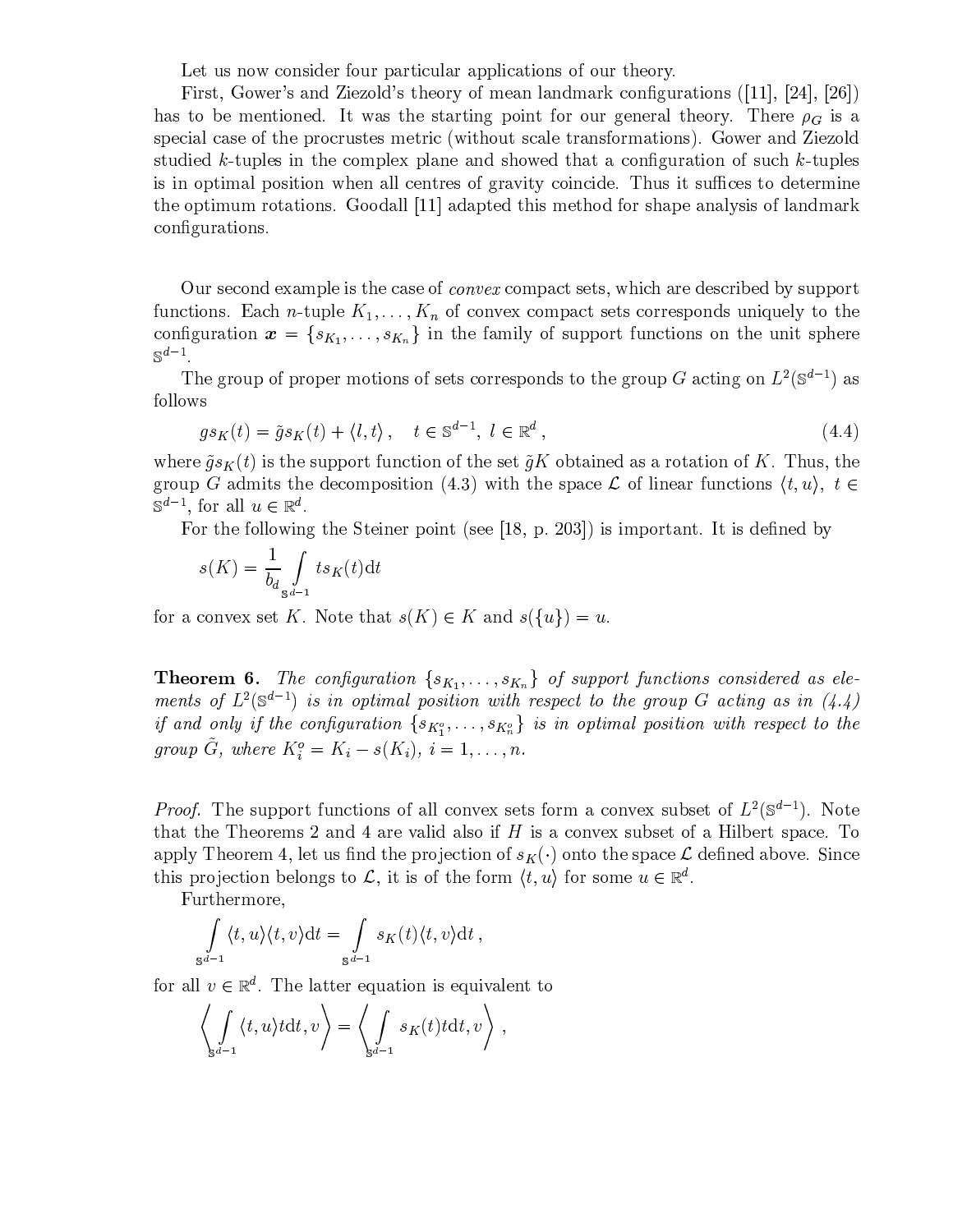whence  $u = s({u}) = s(K)$ . Now the statement follows directly from Theorem 4.  $\Box$ 

Thus, in studies of optimal positions of convex sets, their Steiner points play the same role as the centres of gravity (centroids) for configurations of points.

The third example is the case of sets which are shrinkable with respect to a given reference point. (In many engineering applications the centre of gravity is chosen without long discussion as that reference point, and the particles have a shape such that they are shrinkable with respect to it.) In this case the optimum location is given a priori, and it is natural to assume that the sets are centred at the origin. Then it is only necessary to find the optimum rotations around o. Rotations clearly correspond to shifts of the radius-vector functions.

The fourth example is the case of general compact sets, which are described by their indicator functions. Here we can offer only a heuristic solution, which is given in section 5. A problem is here that there is not a unique characteristic point playing a role similar to that of the centre of gravity in Ziezold's case or of the Steiner point in the case of support functions. The following example shows that the centre of gravity is not this point.

*Example.* Let  $K_1$  be the square with vertex points  $P_1 = (2, 1), P_2 = (2, -1), P_3 = (0, 1)$ and  $P_4 = (0, -1)$ . Furthermore let  $K_2$  be the triangle with vertices  $P_1$ ,  $P_2$  and the origin. We consider the corresponding indicator functions as elements of  $L^2(\mathbb{R}^d)$ . The squared norm of their difference is the Lebesgue measure of the symmetric difference between the corresponding sets. The minimum of the Lebesgue measure of the symmetric difference of compact sets congruent to  $K_1$  and  $K_2$  is obtained at the sets  $K_1$  and  $K_2$  with the vertices given above. But these two sets do not have the same centre of gravity. If  $K_2$  is shifted in horizontal direction so that the centre of gravity of the shifted set coincides with that of  $K_1$ , then the Lebesgue measure of the symmetric difference of the sets increases. Note that the same value of the Lebesgue measure of the symmetric difference is also obtained for three other pairs of sets congruent to  $K_1$  and  $K_2$ .

## 5. AN EXAMPLE

Figure 1 shows a sample  $K_1, \ldots, K_{100}$  of planar (nearly polygonal) particles. These compact sets are profiles resulting from a planar section of a three-dimensional ceramic structure which can be considered a random packing of long and thin polyhedra, see [13]. In the original microscopic image these sets had random locations and orientations, which are without interest for the problem considered here. Therefore, they are considered as representatives of compact figures. Their forms are almost convex, so non-convex sets were replaced by their convex hulls.

We describe the profiles by their indicator functions and use the following heuristic algorithm, which is similar to the Gower algorithm, see [12] and [26].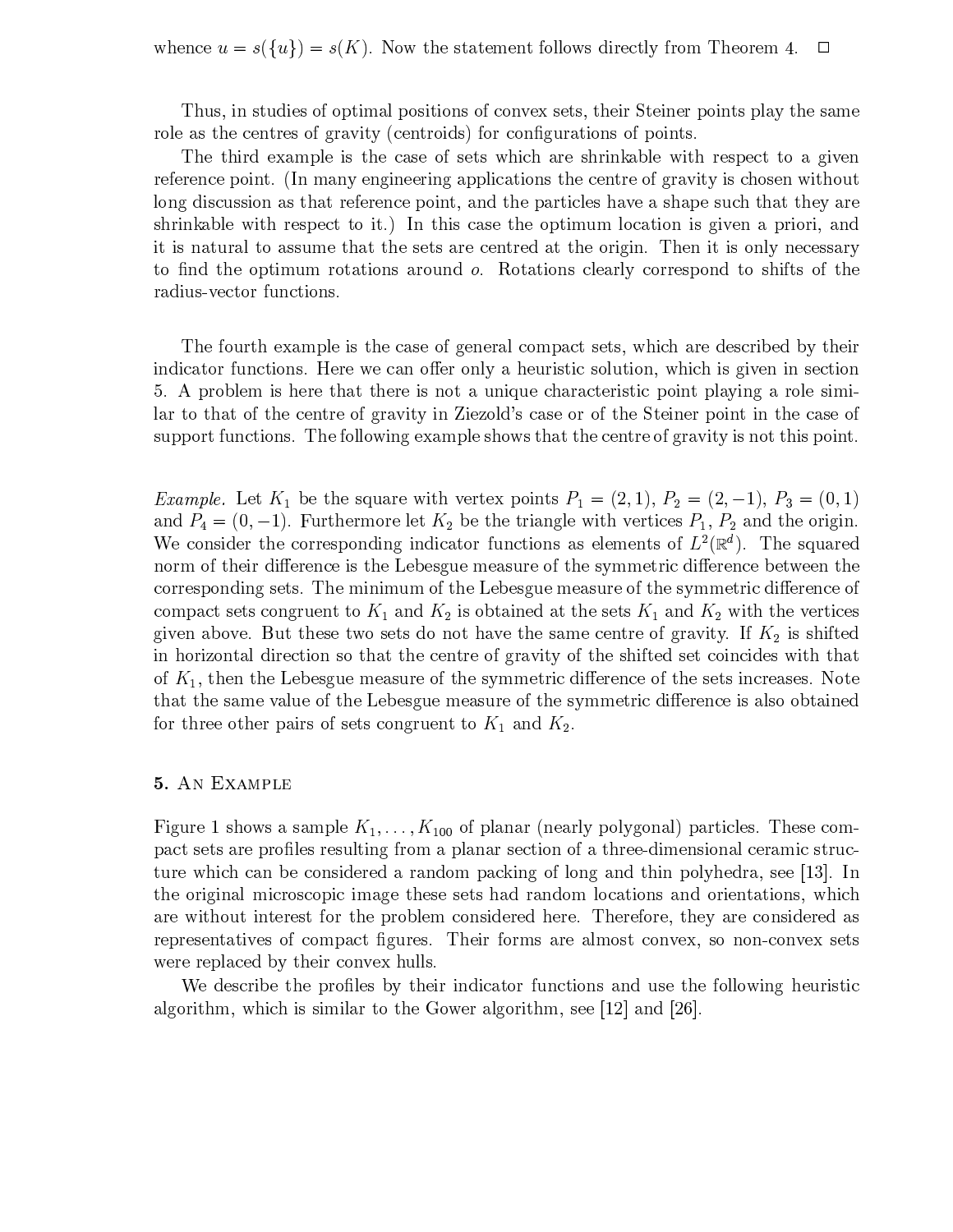

Figure 1: A sample of 100 compact sets.

# Algorithm 3.

- 1. Determine the centroids (centres of gravity)  $c_i$  of the  $K_i$  and put  $K_i^o = K_i c_i$ ,  $i=1,\ldots,n.$
- 2. Choose as a starting function  $f^{(0)}(\cdot) = 1_{K_1^o}(\cdot)$ . Put  $K_i^{(0)} = K_i^o$ ,  $i = 1, ..., n$ .
- 3. Rotate  $K_i^{(j-1)}$  to obtain sets  $K_i^{(j)}$  such that

$$
\int_{\mathbb{R}^2} \left(1_{K_i^{(j)}}(x) - f^{(j-1)}(x)\right)^2 dx
$$

becomes a minimum;  $i = 1, 2, ..., n$ .

4. Set  $f^{(j)}(\cdot) = \frac{1}{n} \sum_{i=1}^{n} 1_{K_i^{(j)}}(\cdot)$ .

Stop the calculations, if  $f^{(j)}$  is "close enough" to  $f^{(j-1)}$  in the  $L^2(\mathbb{R}^2)$  norm. Then write  $\delta_i K_i^o = K_i^{(j)}$ . Otherwise repeat step 3.

The resulting sets  $K_i^{(j)}$  are obtained by rotations from the sets  $K_i^o$ ,  $i = 1, 2, ..., n$ .<br>Therefore we write  $K_i^{(j)} = \delta_i K_i^o$ .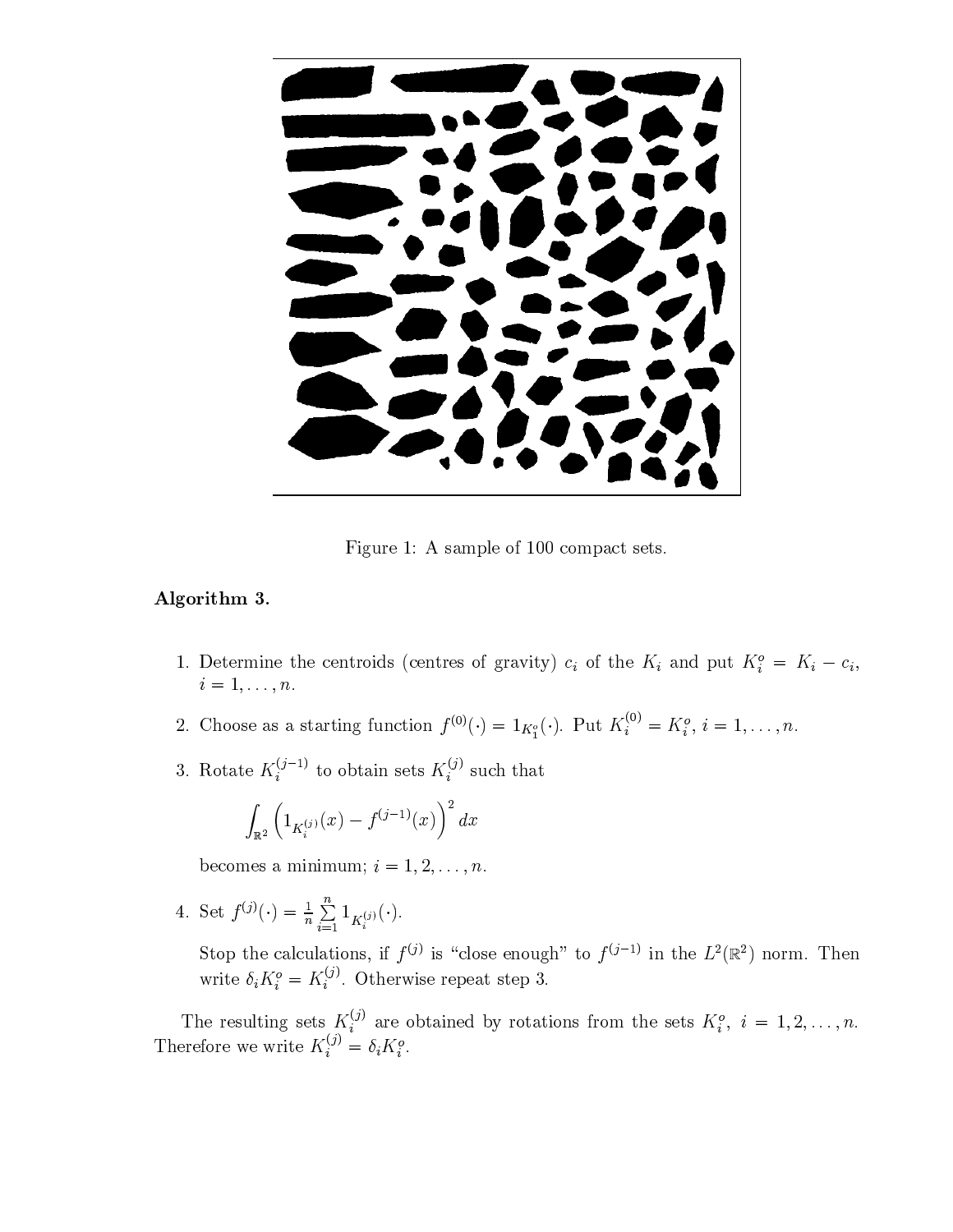

Figure 2: Two starting figures for which Algorithm 3 was applied.

The final function  $f^{(j)}$  in the algorithm is taken as an approximation of the relative mean of the family of indicator functions. For confirming the result, the algorithm can be started again with a different starting function  $f^{(0)}$ .

The procedure was used for two different starting functions, namely the indicator functions corresponding to the two figures shown in Figure 2.

The resulting means of indicator functions of rotated samples are shown in Figure 3 as level sets. Since the difference between these two functions is small, one may conclude that we are close to the theoretical result. The level sets of the coverage function clearly reflect the sizes of the profiles, even the size variability. Furthermore, various shape properties are visible: few of the profiles are very elongated, the smaller profiles tend to be more circular, and the majority of them are moderately elongated figures. These figures show important aspects of the mean behaviour of the profiles. Figure 3 also shows the corresponding Vorob'ev mean. For this example the set-theoretic median practically coincides with the Vorob'ev mean. It has an approximate elliptical shape.

We also analysed the same data by the support function approach. We found that the Steiner points of the sets  $K_i$  are close to the centres of gravity. Therefore we used the sets  $\delta_i K_i^{\circ}$  as above i. e. we did not re-determine the optimal rotations corresponding to the support function approach. An approximation of the mean is then the Minkowski average

$$
\bar{K} = n^{-1} \left( \delta_1 K_1^o \oplus \dots \oplus \delta_n K_n^o \right) \tag{5.1}
$$

Figure 4 shows the Minkowski average of rotated sets  $\delta_i K_i^o$  corresponding to Figure 3a. Note that the average on Figure 4 does not have the elliptical shape inherent to the contour lines of the mean indicator function. In contrast, it looks like the parallel set of a rectangle (rectangle  $\oplus$  disk).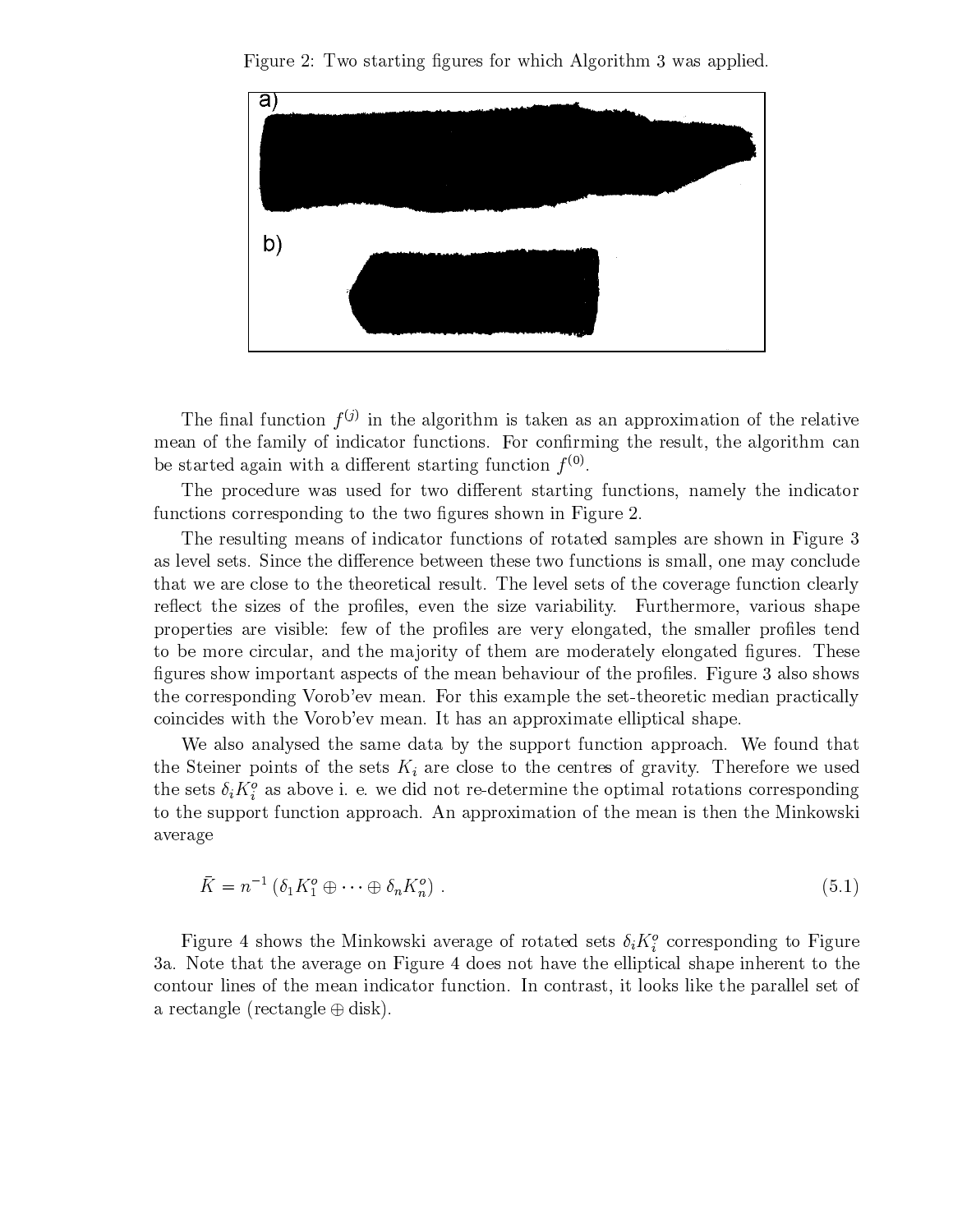

Figure 3: The resulting means of indicator functions transformed to optimal positions. The Vorob'ev mean is shown in black.



Figure 4: The Aumann expectation computed for the transformed sample.

# 6. DISCUSSION

This paper presents first steps towards methods of exploratory data analysis for samples of particles or other irregular geometrical objects. It is shown how means, medians and variances can be determined. The indicator function mean produced by algorithm 3 may serve as a kind of empirical distribution function, since it shows important aspects of particle shape and size variability.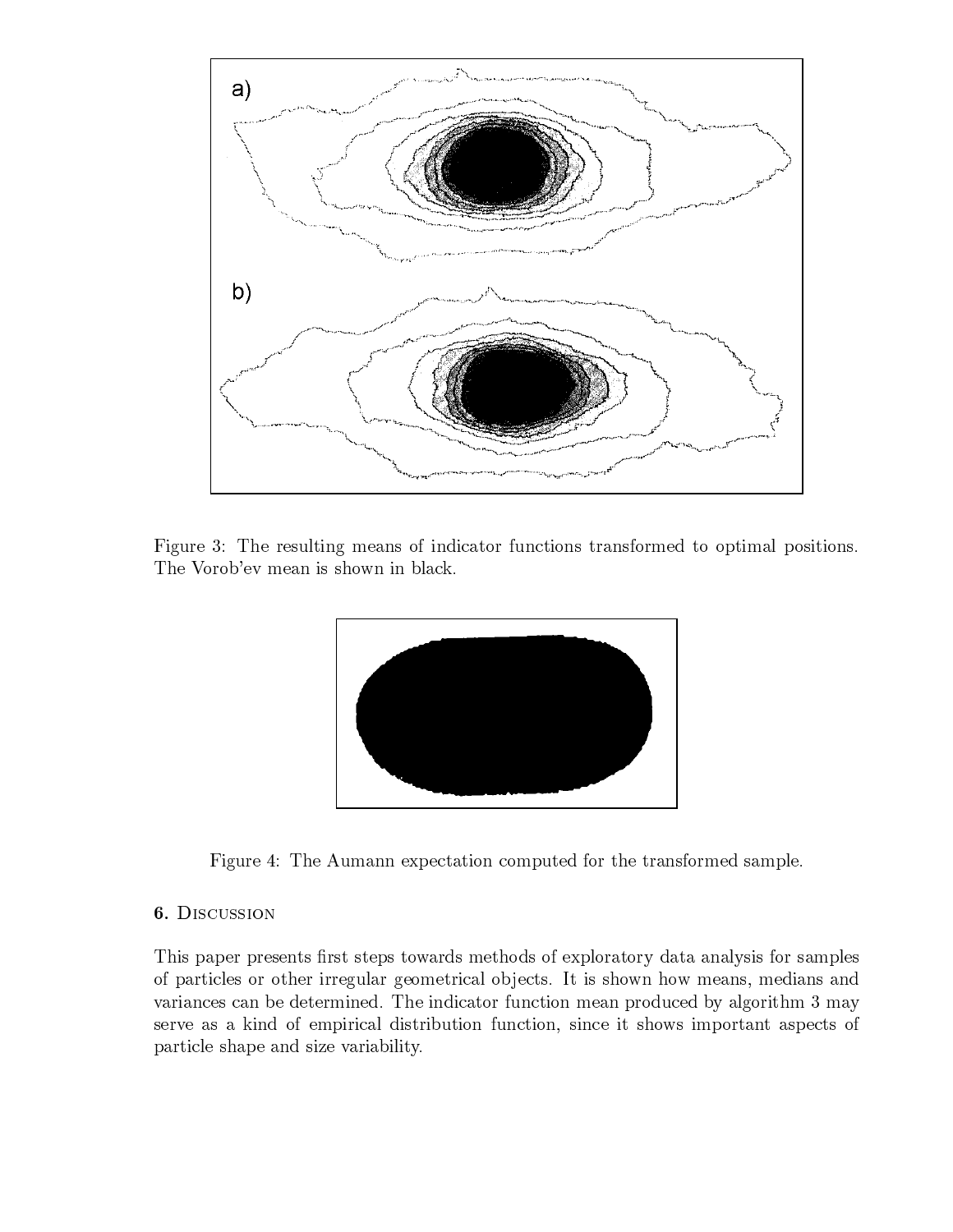w"Q)O»O ¼w»LO ½NMPUP¸LO »LONMp¼N¹KPUXWc¸¼W)f¸KP[K~Mp¼%»RK.¹KVOo¸¹U-¹>Q)O¬\c»LU%·\_MPO[ U bf)OI¹>Oo»[mKPW\_KPW\_d©[]O¼W=¸yU b curves or functions [16] and [20]. However, instead of transformations which correspond ¹>U ´n=½NM~KPfxO¼W[yUN¹KPUXW=¸¦¹QxOo»O8UX\GO»Y¼n¹LKPUXWc¸¼w»LOnc¸Ofps^Q\_K ½NQT¸#e)Wc½NQc»UXWgK~SOæ¹>Q)O½`nc»R{Oo¸v`bU%»O}¼[]\\_MVOv by dynamic time warping; see also [3].

An alternative approach to means of particles is using pseudo-landmarks and procrustes methods. A fixed large number of landmarks can be placed around each particle's outline. Then generalized procrustes analysis is carried out but with an additional step: permutation of the marks to best match each configuration to the current mean. Of course, since the theoretical approaches differ, also different results must be expected for the landmark and figure approach.

The problem of determining means suffers from possible non-uniqueness. The example in section 4 shows that for two particles several optimal positions are possible. This may lead to different means depending on the order in which the particles are included in the ½;¼ M ½ngMp¼n¹KPUjWc¸kzw <sup>U</sup> ¼`{|UKVf¹QgK ¸pf=¼W\_d|Oo»¹Q)Oؼn³¹>Q)U%»Ô¸h¸n\_dXdO¸º¹h¹>U¨¸Ô¹3¼w»º¹\*¹>Q)OK.¹>Oo»W¼n¹KPUXW ¼ M~dU%»#K.¹Q)[¸ with different starting figures. They hope that for real samples of particles, which are not mathematically symmetric figures, the non-uniqueness problem will be not so important. By the way, it cannot be avoided by using the landmark approach.

In this paper both size and shape are considered, size is not outperformed by scaling. Similarly as in the landmark case scaling is possible also for particles, but this seems not to make sense for the type of statistical analysis of particles the authors have in mind. However, scaling may lead to more robust results.

 $\blacksquare$ 

For the proof of Theorem 2 we use the following

 $\blacksquare$  : later  $\blacksquare$ 

 $\mathcal{I}(\boldsymbol{x}) = n(\mathcal{I}(\boldsymbol{x},\overline{\boldsymbol{x}})-\mathcal{I}(\boldsymbol{x})).$ 

*Proof.* The Steiner theorem for moments of inertia implies that, for each  $i$ ,

$$
\sum_{j=1}^{n} ||x_i - x_j||^2 = \sum_{j=1}^{n} ||x_j - \overline{x}||^2 + n||x_i - \overline{x}||^2.
$$

Summation for  $1 \leq i \leq n$  yields

$$
\sum_{i=1}^{n} \sum_{j=1}^{n} ||x_i - x_j||^2 = n \sum_{j=1}^{n} ||x_j - \overline{x}||^2 + n \sum_{i=1}^{n} ||x_i - \overline{x}||^2.
$$

Thus,  $2\mathcal{I}(\boldsymbol{x}) = 2n(\mathcal{I}(\boldsymbol{x},\overline{\boldsymbol{x}})-\mathcal{I}(\boldsymbol{x}))$ , and the Lemma is proved.  $\Box$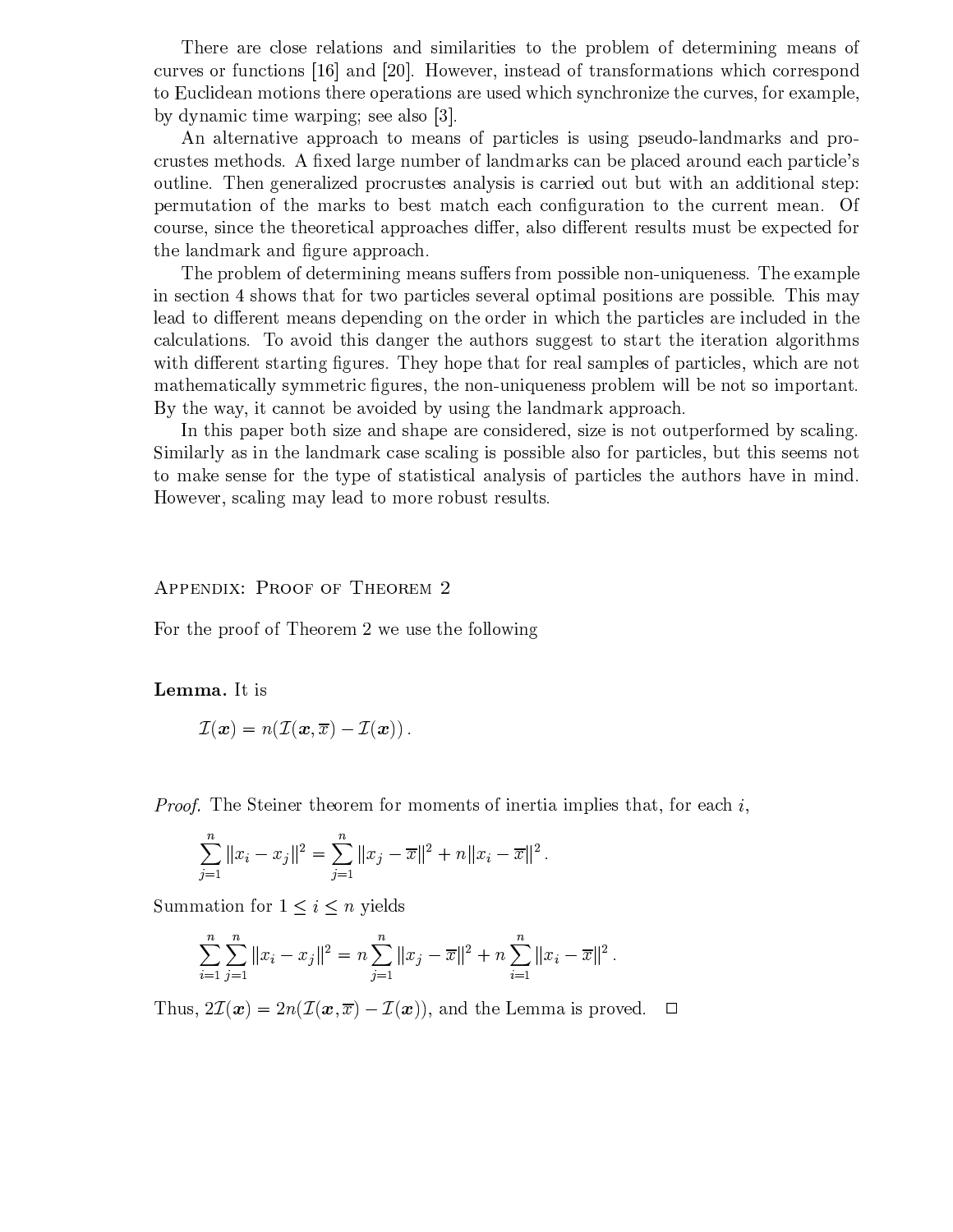Proof of Theorem 2. The proof of Theorem 2 is inspired by [24] and [26] result for point configurations in the complex finite-dimensional space.

*Necessity*. Let  $x$  be in optimal position. Then by the Lemma

$$
n(\mathcal{I}(\boldsymbol{x},\overline{x})-\mathcal{I}(\boldsymbol{x}))=\mathcal{I}(\boldsymbol{x})=\inf_{g_1,\dots,g_n\in G}\mathcal{I}(\boldsymbol{gx}).
$$

By the Lemma, the last term is equal to

$$
n \inf_{g_1,\dots,g_n \in G} (\mathcal{I}(\boldsymbol{gx}, \overline{gx}) - \mathcal{I}(\boldsymbol{gx}))
$$
  
=  $n \inf_{y \in H} \inf_{g_1,\dots,g_n \in G} (\mathcal{I}(\boldsymbol{gx}, y) - \mathcal{I}(\boldsymbol{gx})).$ 

Thus,

$$
\mathcal{I}(\boldsymbol{x},\overline{\boldsymbol{x}})-\mathcal{I}(\boldsymbol{x}) = \inf_{y\in H} \inf_{g_1,\dots,g_n\in G} (\mathcal{I}(\boldsymbol{gx},y)-\mathcal{I}(\boldsymbol{gx}))
$$
  

$$
\leq \inf_{g_1,\dots,g_n\in G} (\mathcal{I}(\boldsymbol{gx},\overline{\boldsymbol{x}})-\mathcal{I}(\boldsymbol{gx})).
$$

Furthermore,

$$
\mathcal{I}(\boldsymbol{x},\overline{x})-\mathcal{I}(\boldsymbol{x}) \geq \inf_{g_1,\ldots,g_n\in G} (\mathcal{I}(\boldsymbol{gx},\overline{x})-\mathcal{I}(\boldsymbol{gx}))
$$

since the left hand is obtained for unit group elements. Consequently,

$$
\mathcal{I}(\boldsymbol{x},\overline{\boldsymbol{x}})-\mathcal{I}(\boldsymbol{x})=\inf_{g_1,\dots,g_n\in G}(\mathcal{I}(\boldsymbol{gx},\overline{\boldsymbol{x}})-\mathcal{I}(\boldsymbol{gx}))
$$

and

 $\overline{x} \in \overline{x}_G$ .

Assume now that there exists an element  $g \in G$  and an index i such that

 $||qx_i - \overline{x}|| < ||x_i - \overline{x}||.$ Then, for  $x' = \{x_1, ..., x_{i-1}, gx_i, x_{i+1}, ..., x_n\}$  and  $x'_i = gx_i$  we get  $\mathcal{I}(\bm{x}', \overline{x'}) - \mathcal{I}(\bm{x}') = \sum_{i=1}^n ||x'_j - \overline{x'}||^2 \leq \sum_{i=1}^n ||x'_j - \overline{x}||^2$  $= \sum_{i=1}^n ||x_j - \overline{x}||^2 + ||x'_i - \overline{x}||^2 - ||x_i - \overline{x}||^2$  $\langle \mathcal{I}(\boldsymbol{x},\overline{\boldsymbol{x}})-\mathcal{I}(\boldsymbol{x})\rangle.$ 

The Lemma yields  $\mathcal{I}(\mathbf{x}') < \mathcal{I}(\mathbf{x})$ , contrary to the assumption that x is in optimal position.

*Sufficiency.* Suppose that the conditions of Theorem 2 are valid. The Lemma and the condition  $\overline{x} \in \overline{x}_G$  yield

$$
\inf_{g_1,\dots,g_n\in G} \mathcal{I}(\boldsymbol{gx}) = n \inf_{g_1,\dots,g_n\in G} \inf_{y\in H} (\mathcal{I}(\boldsymbol{gx},y) - \mathcal{I}(\boldsymbol{gx}))
$$
\n
$$
= n \inf_{g_1,\dots,g_n\in G} (\mathcal{I}(\boldsymbol{gx},\overline{x}) - \mathcal{I}(\boldsymbol{gx})).
$$

Since each  $x_i$  and  $\overline{x}$  are in optimal position, the last term is equal to  $n(\mathcal{I}(\bm{x}, \overline{x}) - \mathcal{I}(\bm{x})).$ Again by the Lemma, it is equal to  $\mathcal{I}(\bm{x})$ .  $\Box$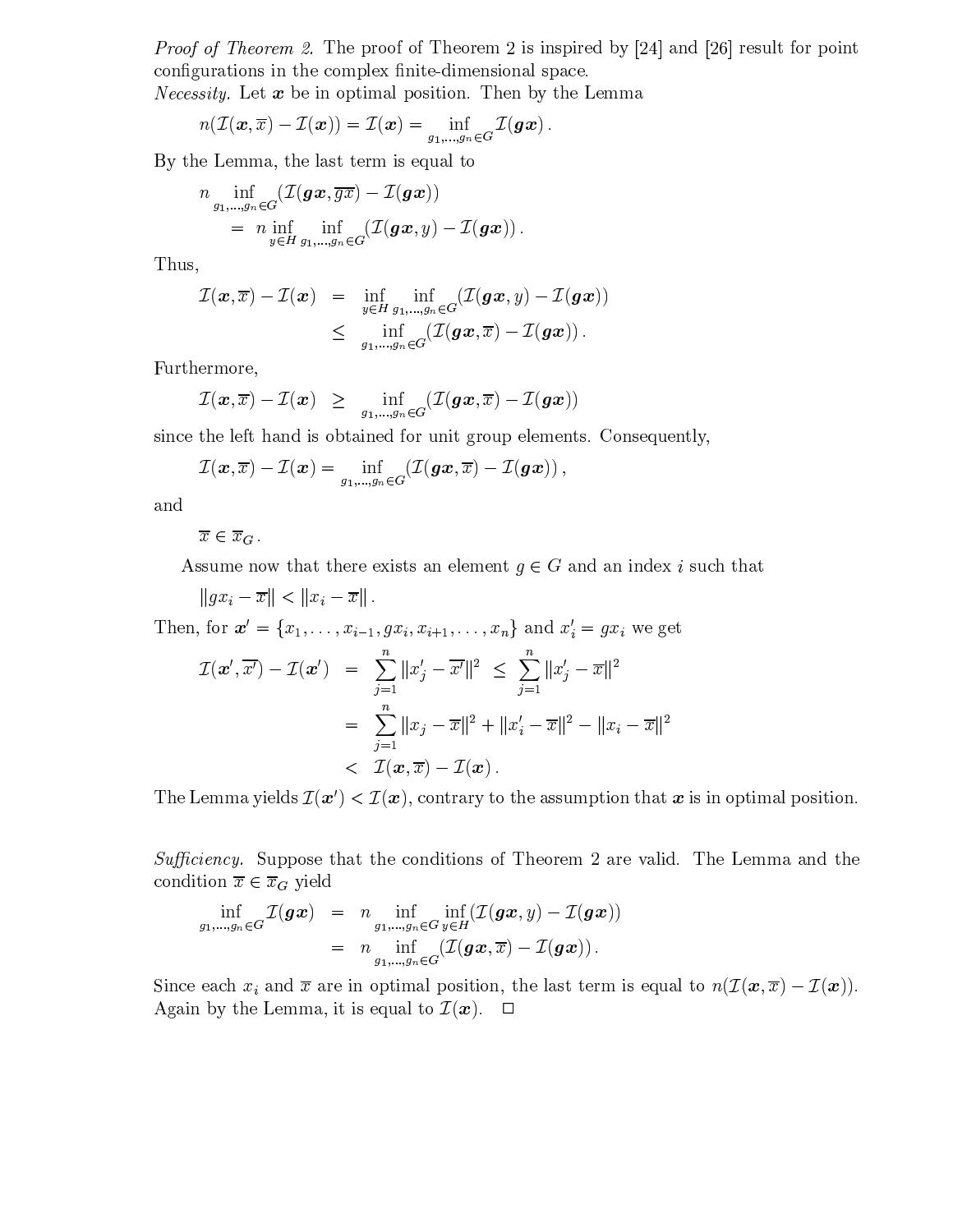## ACKNOWLEDGEMENTS

The authors thank A. Seelig for constructive discussions, programming work and the calculations for Figures 3 and 4. The authors are grateful to W.F. Eddy, who kindly sent the thesis of L.A. Galway, and also to H. Ziezold, O.Yu. Vorob'ev and I. Dryden for their comments on earlier drafts of this paper.

# **REFERENCES**

- 1. R.J. Aumann, "Integrals of set-valued functions," J. Math. Anal. Appl. 12, pp. 1-12, 1965.
- 2. J.K. Beddow and T. Meloy, Testing and Characterization of Powder and Fine Particles, Heyden & Sons, London, 1980.
- 3. F.L. Bookstein, Morphometric Tools for Landmark Data: Geometry and Biology, Cambridge University Press, Cambridge, 1991.
- 4. G.E. Bredon, *Introduction to Compact Topological Groups*, Academic Press, London, 1972.
- 5. T.K. Carne, "The geometry of shape spaces," *Proc. Lond. Math. Soc.* 60, pp. 407–?, 1990.
- 6. I.L. Dryden and K.V. Mardia, "Theoretical and distributional aspects of shape analysis," In: *Probability Measures on Groups X* (ed. H. Heyer) Plenum Press, New York, pp. 95–116, 1991.
- 7. I.L. Dryden and K.V. Mardia, "Multivariate shape analysis," Sankhya A 55, pp. 460-480, 1993.
- 8. M. Fréchet, "Les elements aleatoires de nature quelconque dans un espace distancie," Ann. Inst. H. Poincaré 10, pp. 235-310, 1948.
- 9. L.A. Galway, Statistical Analysis of Star-Shaped Sets, Ph. D. Thesis, Carnegie-Mellon University, 1987.
- 10. C.R. Goodall, "Procrustes methods in the statistical analysis of shape," J. Roy. *Statist. Soc. B* 53, pp. 285-339, 1991.
- 11. J.C. Gower, "Generalized procrustes analysis," *Psychometrika* 40, pp. 33–51, 1975.
- 12. S. Hartmann, F. Mücklich, J. Ohser, W. Dreßler and G. Petzow, "Quantitative Charakterisierung von  $Si_3N_4$ -Gefügen durch räumliche Parameter." Pract. Metal $lography$ , Special Issue 24, 263-274, 1993.